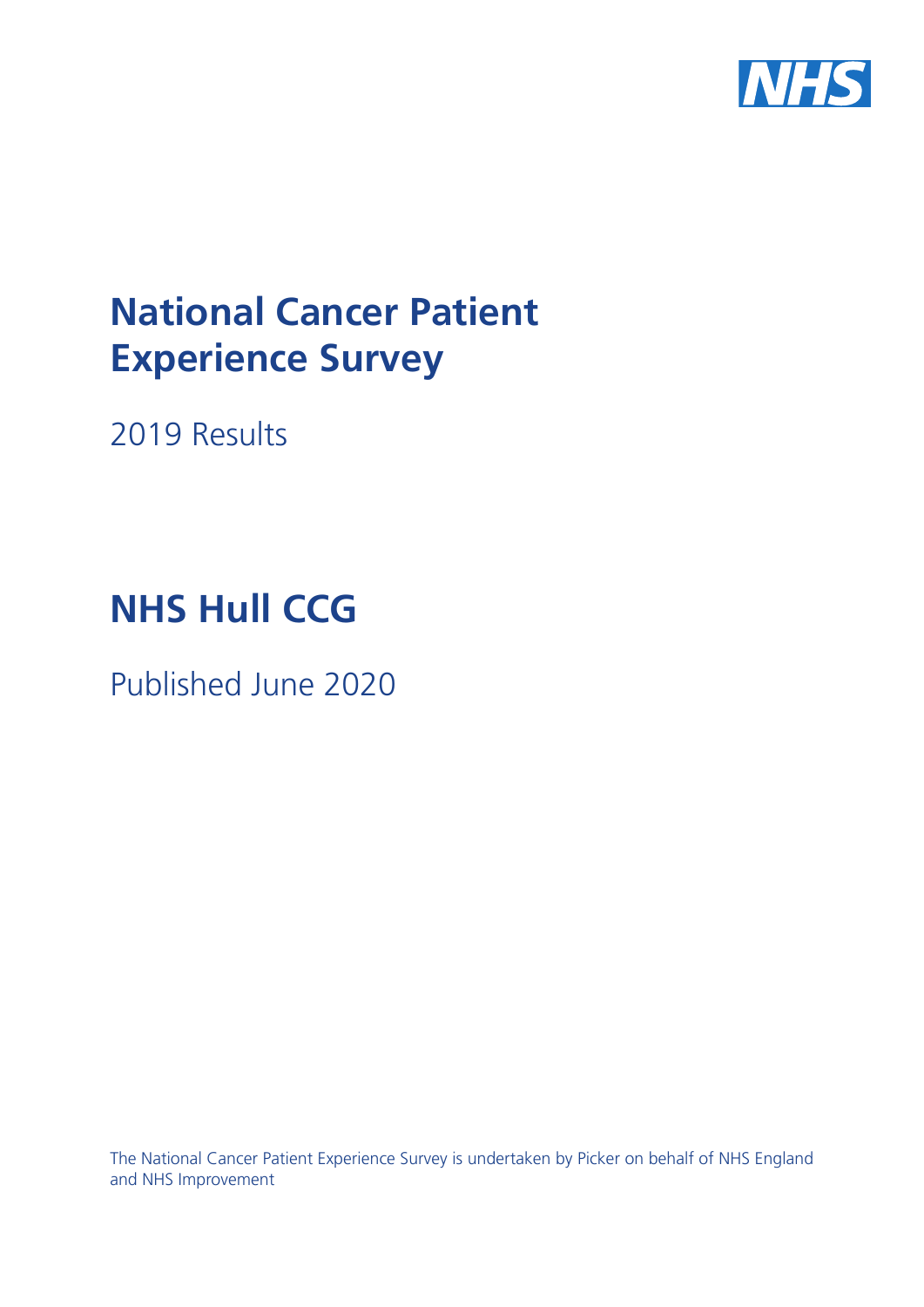# **Executive Summary** Case Mix Adjusted scores

### **Cancer Dashboard Questions**

The following seven questions are included in phase 1 of the Cancer Dashboard developed by Public Health England and NHS England:

Q61. Patient's average rating of care scored from very poor to very good

| $\Omega$ | 2                | 3                                                             | 4 | 5 | 6 | 8   | q | 10                                                                                            |
|----------|------------------|---------------------------------------------------------------|---|---|---|-----|---|-----------------------------------------------------------------------------------------------|
|          |                  |                                                               |   |   |   | 8.7 |   |                                                                                               |
|          |                  |                                                               |   |   |   |     |   | Q18. Patient definitely involved as much as they wanted in decisions about care and treatment |
|          |                  |                                                               |   |   |   |     |   | Q19. Patient given the name of a CNS who would support them through their treatment           |
| 83%      |                  | Q20. Patient found it very or quite easy to contact their CNS |   |   |   |     |   |                                                                                               |
|          |                  |                                                               |   |   |   |     |   | Q39. Patient always felt they were treated with respect and dignity while in hospital         |
|          | leaving hospital |                                                               |   |   |   |     |   | Q41. Hospital staff told patient who to contact if worried about condition or treatment after |
| 44%      | treatment        |                                                               |   |   |   |     |   | Q55. General practice staff definitely did everything they could to support patient during    |

### **Questions Outside Expected Range**

|                                                                                                         |            | Case Mix Adjusted Scores   |                            |                   |
|---------------------------------------------------------------------------------------------------------|------------|----------------------------|----------------------------|-------------------|
|                                                                                                         | 2019 Score | Lower<br>Expected<br>Range | Upper<br>Expected<br>Range | National<br>Score |
| Q2. Patient thought they were seen as soon as necessary                                                 | 79%        | 80%                        | 88%                        | 84%               |
| Q6. The length of time waiting for the test to be done was about right                                  | 78%        | 84%                        | 92%                        | 88%               |
| Q13. Patient given easy to understand written information about the type of cancer they<br>had          | 68%        | 69%                        | 80%                        | 74%               |
| Q19. Patient given the name of a CNS who would support them through their treatment                     | 87%        | 89%                        | 95%                        | 92%               |
| Q53. Patient definitely given enough support from health or social services after treatment             | 30%        | 34%                        | 56%                        | 45%               |
| Q55. General practice staff definitely did everything they could to support patient during<br>treatment | 44%        | 51%                        | 66%                        | 58%               |
| Q59. Patient felt length of time for attending clinics and appointments for cancer was about<br>right   | 61%        | 62%                        | 76%                        | 69%               |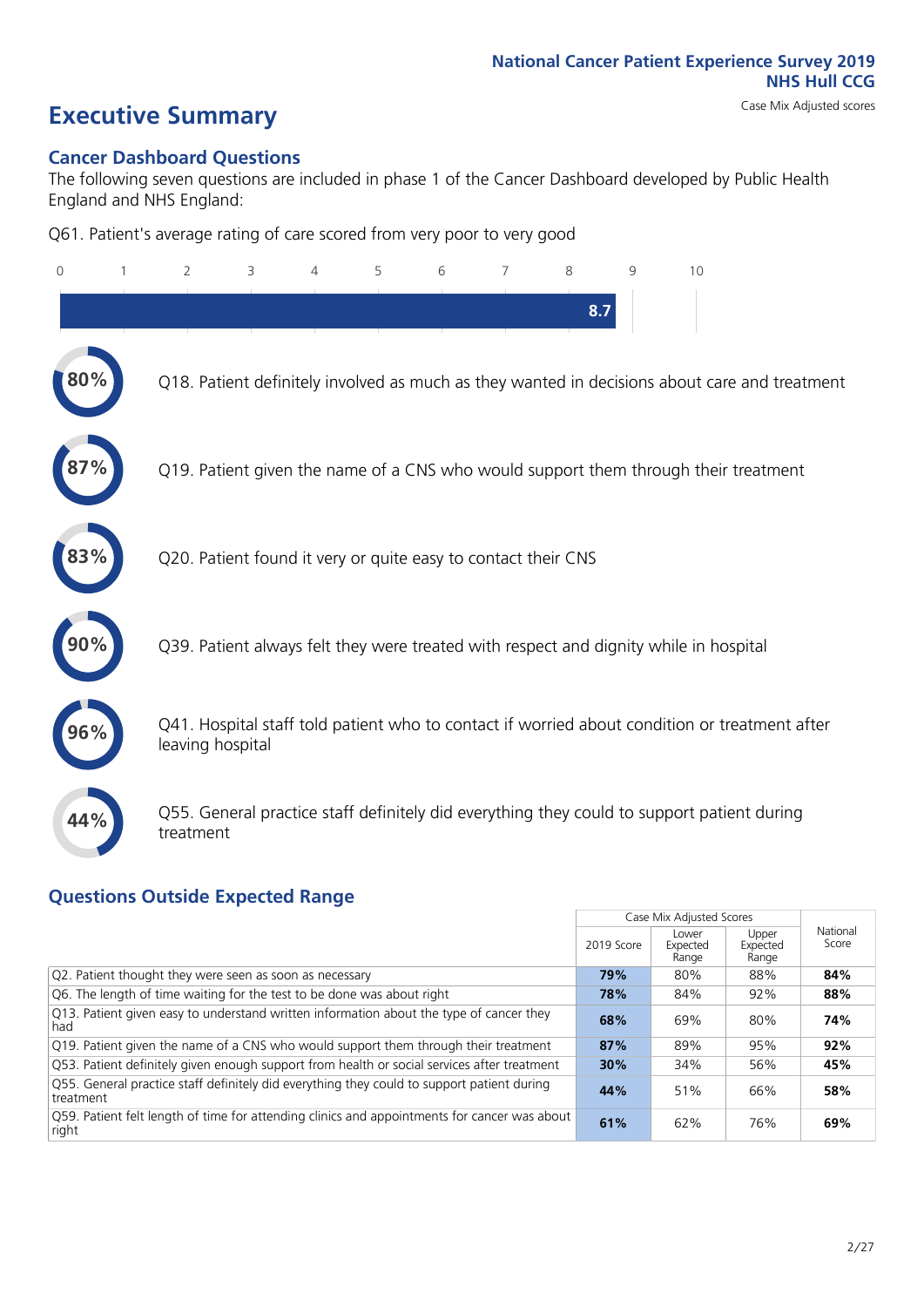# **Introduction**

The National Cancer Patient Experience Survey 2019 is the ninth iteration of the survey first undertaken in 2010. It has been designed to monitor national progress on cancer care; to provide information to drive local quality improvements; to assist commissioners and providers of cancer care; and to inform the work of the various charities and stakeholder groups supporting cancer patients.

The survey was overseen by a national Cancer Patient Experience Advisory Group. This Advisory Group set the principles and objectives of the survey programme and guided questionnaire development. The survey was commissioned and managed by NHS England. The survey provider, Picker, is responsible for designing, running and analysing the survey.

The 2019 survey involved 143 NHS Trusts. Out of 111,366 people, 67,858 people responded to the survey, yielding a response rate of 61%.

# **Methodology**

### **Eligibility, eldwork and survey methods**

The sample for the survey included all adult (aged 16 and over) NHS patients, with a confirmed primary diagnosis of cancer, discharged from an NHS Trust after an inpatient episode or day case attendance for cancer related treatment in the months of April, May and June 2019. The fieldwork for the survey was undertaken between December 2019 and March 2020.

As in the previous four years, the survey used a mixed mode methodology. Questionnaires were sent by post, with two reminders where necessary, but also included an option to complete the questionnaire online. A Freephone helpline and email was available for respondents to opt out, ask questions about the survey, enable them to complete their questionnaire over the phone and provide access to a translation and interpreting facility for those whose first language was not English.

### **Case-mix adjustment**

Both unadjusted and adjusted scores are presented in this report. Case-mix adjusted scores allows us to account for the impact that differing patient populations might have on results. By using the case-mix adjusted estimates we can obtain a greater understanding of how a CCG is performing given their patient population. The factors taken into account in this case-mix adjustment are gender, age, ethnic group, deprivation, and tumour group.

### **Scoring methodology**

Fifty-two questions from the questionnaire are scored as these questions relate directly to patient experience. For all but one question (Q61), scores are presented as the percentage of positive responses out of all scored responses. For Q61, respondents rate their overall care on a scale of 0 to 10, of which the average was calculated for this question's presented score. The percentages in this report have been rounded to the nearest percentage point. Therefore, in some cases the figures do not appear to add up to 100%.

### **Statistical significance**

In the reporting of 2019 results, appropriate statistical tests have been undertaken to identify unadjusted scores for which the change over time is 'statistically significant'. Thirty-seven scored questions in 2019 have been compared with those of 2018 and a statistically significant change between the two years has been reported where identified.

For the scored questions that are comparable beyond 2018, statistically significant change over the five years has also been reported where identified. A statistically significant difference means that the change in the result is very unlikely to have occurred by sampling variation.

### **Suppression**

### **Question-level suppression**

For scores where the base size per question is  $<$ 21, the score will be suppressed and replaced with an asterisk (\*). The base size will include neutral response options.

### **Double suppression**

If any group within a particular sub-group breakdown (such as the tumour group breakdown) has <21 responses, then the figure for this particular group is suppressed and replaced with an asterisk (\*). If there is only one group within the sub-group breakdown that has <21 respondents, and is therefore suppressed, the group with the next lowest number of respondents is also supressed and replaced with an asterisk (\*) (regardless if it is greater than or less than 21).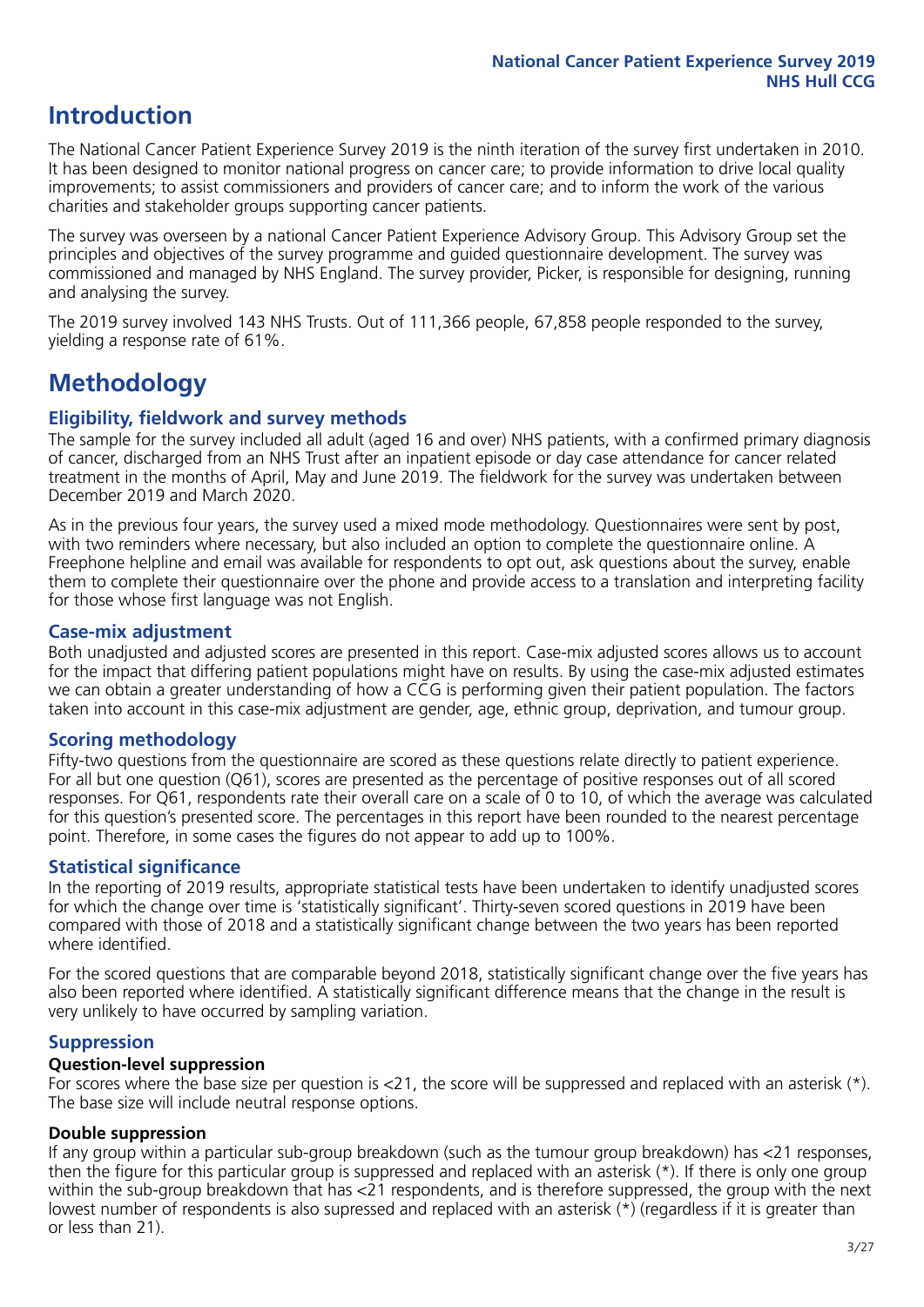# **Understanding the results**

This report shows how this CCG scored for each question in the survey, compared with national results and previous year's results. It is aimed at helping individual CCGs to understand their performance and identify areas for local improvement. Below is a description of the type of results presented within this report and how to understand them.

### **Expected range charts**

The expected range charts in this report show a bar with the lowest and highest score received for each question nationally. Within this bar, an expected range is given (in grey) and a black diamond represents the actual score for this CCG.

CCGs whose score is above the upper limit of the expected range (in the dark blue) are positive outliers, with a score statistically significantly higher than the national mean. This indicates that the CCG performs better than what CCGs of the same size and demographics are expected to perform. The opposite is true if the score is below the lower limit of the expected range (in the light blue); these are negative outliers. For scores within the expected range (in the grey), the score is what we would expect given the CCG's size and demographics.

### **Comparability tables**

The comparability tables show the 2018 and 2019 unadjusted scores for this CCG for each scored question. If there is a significant change from 2018 and 2019 or overall from 2015 to 2019, an arrow will be presented for the direction of change. The adjusted 2019 score will also be presented for each scored question along with the lower and upper expected range and national score. Scores above the upper limit of the expected range will be highlighted dark blue, scores below the lower limit of the expected range will be highlighted light blue, and scores within the lower and upper limit of the expected ranges will be highlighted grey.

### **Tumour type tables**

The tumour type tables show the unadjusted scores for each scored question for each of the 13 tumour groups. The national score for that tumour group is also shown. Unadjusted scores for the same tumour type across different CCGs may not be comparable, as they do not account for the impact that differing patient populations might have on results. Central nervous system is abbreviated as 'CNS' and lower gastrointestinal tract is abbreviated as 'LGT' throughout this report.

### **Year on year charts**

The year on year charts show five columns representing the unadjusted scores of the last five years (2015, 2016, 2017, 2018 and 2019) for each scored question.

### **Notes on specific questions**

Following the development phase of the 2019 survey, several changes were made to the questionnaire. Six scored questions were amended (Q5, Q18, Q30, Q35, Q56 and Q60) and one non-scored question (Q29) was amended that impacted the comparability of questions Q30 to Q41. Of all questions changed or impacted by change, only Q60 is presented with historical comparisons; though the results should be interpreted with caution.

### **Unadjusted data and case-mix adjusted data**

Unadjusted data should be used to see the actual responses from patients relating to the CCG. Case-mix adjusted data, together with expected ranges, should be used to understand whether the results are significantly higher or lower than national results taking account of the patient mix.

### **Further information**

This research was carried out in accordance with the international standard for organisations conducting social research (accreditation to ISO20252:2012; certificate number GB08/74322). The 2019 survey data has been produced and published in line with the Code of Practice for Official Statistics.

For more information on the methodology, please see the Technical Document. It can be viewed along with the 2019 questionnaire and survey quidance on the website at [www.ncpes.co.uk](https://www.ncpes.co.uk/supporting-documents). For all other outputs at National, Trust, CCG and Cancer Alliance level, please see the PDF reports, Excel tables and dashboards at [www.ncpes.co.uk.](https://www.ncpes.co.uk/current-results)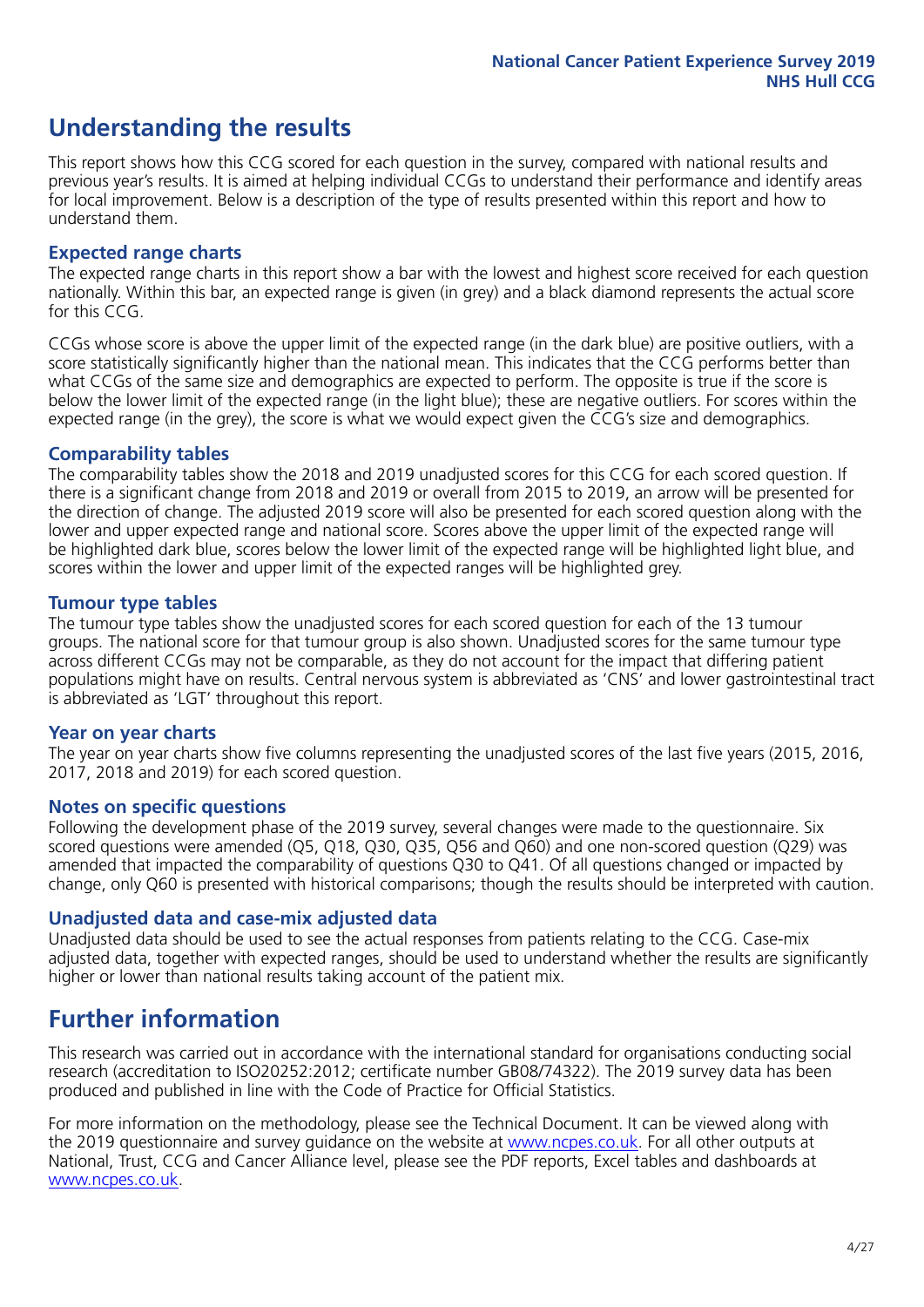### **Response Rate**

### **Overall Response Rate**

296 patients responded out of a total of 512 patients, resulting in a response rate of 58%.

|          | Sample Size | Adjusted<br>Sample | Completed | Response Rate |
|----------|-------------|--------------------|-----------|---------------|
| CCG      | 556         | 512                | 296       | 58%           |
| National | 119.855     | 111.366            | 67,858    | 61%           |

### **Respondents by Survey Type**

|                            | Number of<br>Respondents |
|----------------------------|--------------------------|
| Online                     | 35                       |
| Paper                      | 261                      |
| Phone                      |                          |
| <b>Translation Service</b> |                          |

### **Respondents by Tumour Group**

|                      | Number of<br>Respondents |
|----------------------|--------------------------|
| <b>Brain / CNS</b>   | 1                        |
| <b>Breast</b>        | 59                       |
| Colorectal / LGT     | 44                       |
| Gynaecological       | 1 <sub>3</sub>           |
| Haematological       | 48                       |
| <b>Head and Neck</b> | 5                        |
| Lung                 | 28                       |
| Prostate             | 28                       |
| Sarcoma              | 3                        |
| Skin                 | 4                        |
| Upper Gastro         | 15                       |
| Urological           | 15                       |
| Other                | 33                       |

### **Respondents by Age and Gender**

Respondents year of birth has been used to determine age. This information has been amalgamated into 8 age bands. The age and gender distribution for the CCG was as follows:

|        | Age 16-24 | Age 25-34 | Age 35-44 | Age 45-54 | Age 55-64 | Age 65-74 | Age 75-84              | Age 85+ | Total |
|--------|-----------|-----------|-----------|-----------|-----------|-----------|------------------------|---------|-------|
| Male   |           |           | 4         | 10        | 33        | 59        | 25                     |         | 133   |
| Female |           |           |           | 25        | 47        | 52        | $\neg$<br>$\prec$<br>ے |         | 163   |
| Total  |           |           |           | 35        | 80        | 111       | 56                     |         | 296   |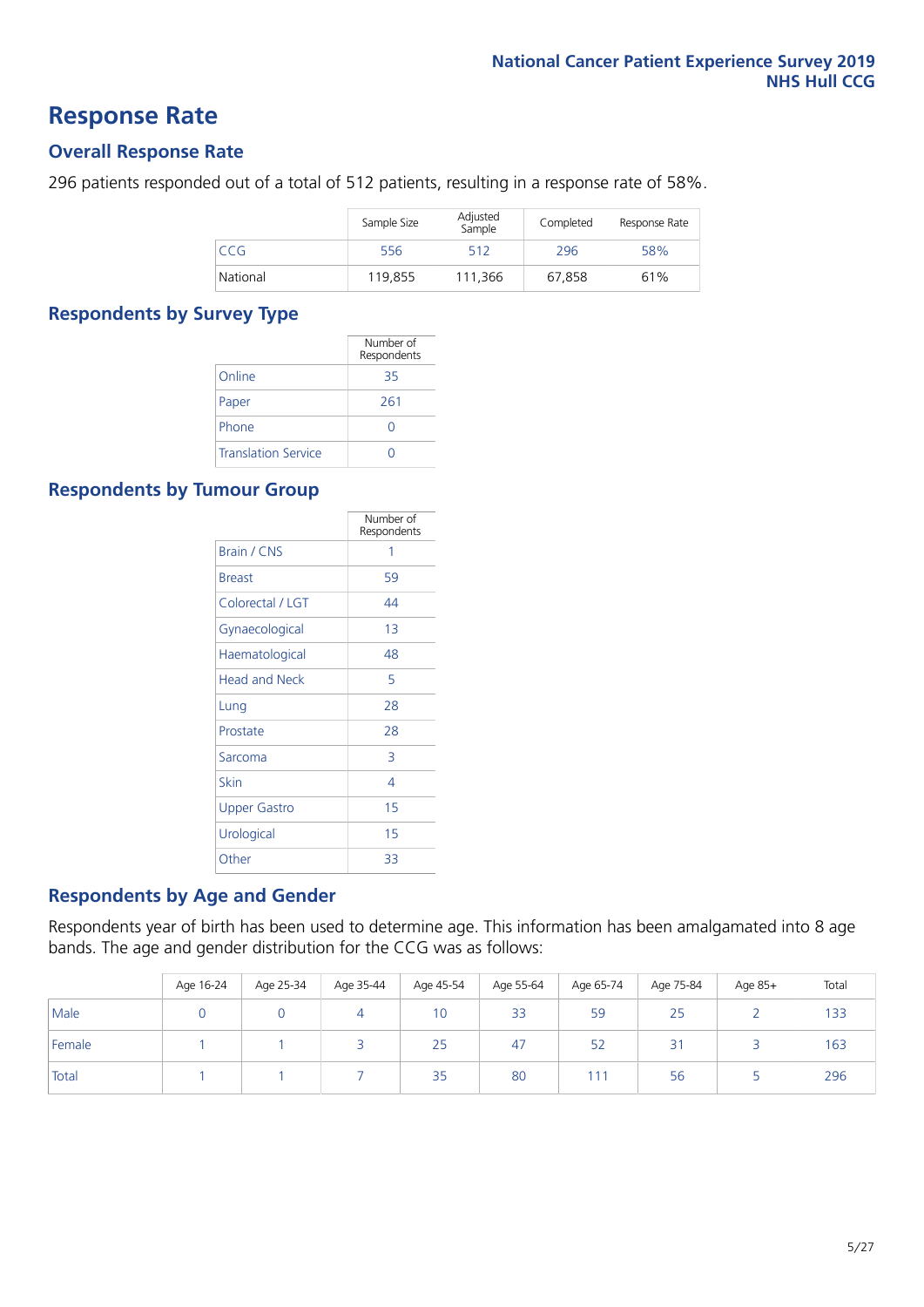# **Expected Range Charts**

| Lower Expected Range<br>Average                                                                                                                                                                                                                                                                                                                                                                                                                                                                                             |    |     | <b>Upper Expected Range</b> |     |     |     |                   | Case Mix Adjusted Score       |                   |     |          |
|-----------------------------------------------------------------------------------------------------------------------------------------------------------------------------------------------------------------------------------------------------------------------------------------------------------------------------------------------------------------------------------------------------------------------------------------------------------------------------------------------------------------------------|----|-----|-----------------------------|-----|-----|-----|-------------------|-------------------------------|-------------------|-----|----------|
| <b>SEEING YOUR GP</b><br>Q1. Saw GP once or twice before being told they needed to go to<br>hospital<br>Q2. Patient thought they were seen as soon as necessary                                                                                                                                                                                                                                                                                                                                                             | 0% | 10% | 20%                         | 30% | 40% | 50% | 60%               | 70%                           | 80%<br>78%<br>79% |     | 90% 100% |
| <b>DIAGNOSTIC TESTS</b><br>Q5. Received all the information needed about the test<br>Q6. The length of time waiting for the test to be done was about<br>right<br>Q7. Test results explained in completely understandable way                                                                                                                                                                                                                                                                                               | 0% | 10% | 20%                         | 30% | 40% | 50% | 60%               | 70%                           | 80%<br>78%<br>78% | 94% | 90% 100% |
| <b>FINDING OUT WHAT WAS WRONG WITH YOU</b><br>Q10. Patient told they could bring a family member or friend when<br>first told they had cancer<br>Q11. Patient felt they were told sensitively that they had cancer<br>Q12. Patient completely understood the explanation of what was<br>wrong<br>Q13. Patient given easy to understand written information about<br>the type of cancer they had                                                                                                                             | 0% | 10% | 20%                         | 30% | 40% | 50% | 60%               | 70%<br>73%<br>◆<br>72%<br>68% | 80%               | 85% | 90% 100% |
| <b>DECIDING THE BEST TREATMENT FOR YOU</b><br>Q14. Patient felt that treatment options were completely explained<br>Q15. Patient felt possible side effects were definitely explained in<br>an understandable way<br>Q16. Patient definitely given practical advice and support in dealing<br>with side effects of treatment<br>Q17. Patient definitely told about side effects that could affect<br>them in the future<br>Q18. Patient definitely involved as much as they wanted in<br>decisions about care and treatment | 0% | 10% | 20%                         | 30% | 40% | 50% | 60%<br>64%<br>58% | 70%<br>69%                    | 80%<br>80%        | 86% | 90% 100% |
| <b>CLINICAL NURSE SPECIALIST (CNS)</b><br>Q19. Patient given the name of a CNS who would support them<br>through their treatment<br>Q20. Patient found it very or quite easy to contact their CNS<br>Q21. Patient got understandable answers to important questions<br>all or most of the time                                                                                                                                                                                                                              | 0% | 10% | 20%                         | 30% | 40% | 50% | 60%               | 70%                           | 80%<br>83%<br>85% | 87% | 90% 100% |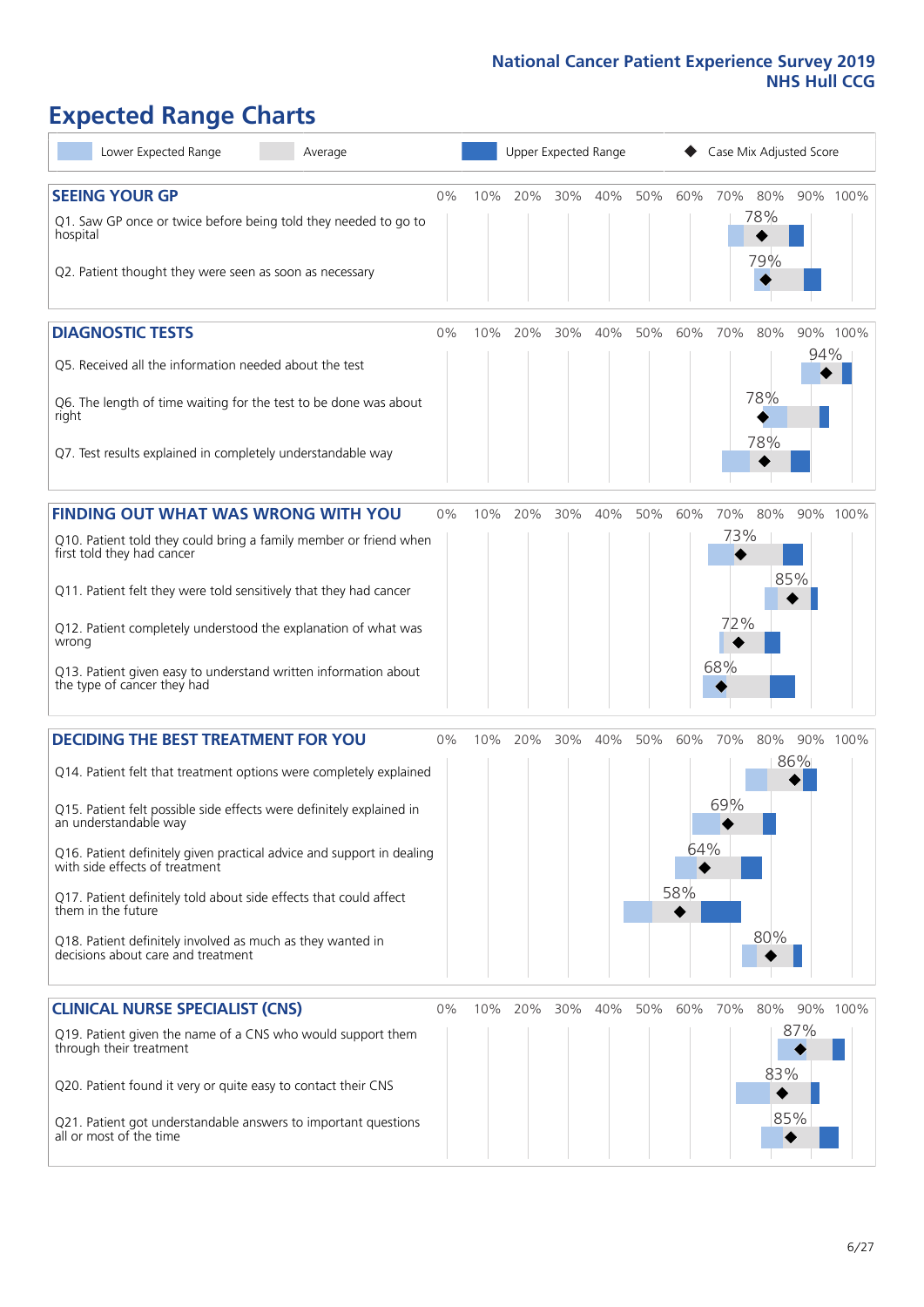# **Expected Range Charts**

| Lower Expected Range<br>Average                                                                                                                                                                                 |    |     |     |     | Upper Expected Range |     |     | Case Mix Adjusted Score |            |            |          |
|-----------------------------------------------------------------------------------------------------------------------------------------------------------------------------------------------------------------|----|-----|-----|-----|----------------------|-----|-----|-------------------------|------------|------------|----------|
| <b>SUPPORT FOR PEOPLE WITH CANCER</b><br>Q22. Hospital staff gave information about support or self-help<br>groups for people with cancer<br>Q23. Hospital staff discussed or gave information about the impact | 0% | 10% | 20% | 30% | 40%                  | 50% | 60% | 70%                     | 80%        | 89%<br>85% | 90% 100% |
| cancer could have on day to day activities<br>Q24. Hospital staff gave information on getting financial help or<br>possible benefits                                                                            |    |     |     |     |                      |     | 61% |                         | 80%        |            |          |
| Q25. Hospital staff told patient they could get free prescriptions                                                                                                                                              |    |     |     |     |                      |     |     |                         |            |            |          |
| <b>OPERATIONS</b>                                                                                                                                                                                               | 0% | 10% | 20% | 30% | 40%                  | 50% | 60% | 70%                     | 80%        |            | 90% 100% |
| Q27. Beforehand, patient had all the information needed about the<br>operation                                                                                                                                  |    |     |     |     |                      |     |     |                         |            |            | 97%      |
| Q28. Afterwards, staff completely explained how operation had<br>gone in understandable way                                                                                                                     |    |     |     |     |                      |     |     | 73%                     |            |            |          |
| <b>HOSPITAL CARE AS AN INPATIENT</b>                                                                                                                                                                            | 0% | 10% | 20% | 30% | 40%                  | 50% | 60% | 70%                     | 80%        |            | 90% 100% |
| Q30. Hospital staff didn't talk in front of patient as if patient wasn't<br>there                                                                                                                               |    |     |     |     |                      |     |     |                         | 83%<br>84% |            |          |
| Q31. Patient had confidence and trust in all doctors treating them                                                                                                                                              |    |     |     |     |                      |     |     |                         |            |            |          |
| Q32. Patient's family or someone close definitely felt able to talk to<br>a doctor                                                                                                                              |    |     |     |     |                      |     |     | 70%                     |            |            |          |
| Q33. Patient had confidence and trust in all the ward nurses<br>treating them                                                                                                                                   |    |     |     |     |                      |     |     |                         | 80%        |            |          |
| Q34. Patient thought there were always or nearly always enough<br>nurses on duty to care for them                                                                                                               |    |     |     |     |                      |     | 60% |                         |            |            |          |
| Q35. All hospital staff asked patient what name they prefer to be<br>called by                                                                                                                                  |    |     |     |     |                      |     |     |                         | 76%        |            |          |
| Q36. Patient always given enough privacy when discussing<br>condition or treatment                                                                                                                              |    |     |     |     |                      |     |     |                         |            | 87%        |          |
| Q37. Patient definitely found hospital staff to discuss worries or<br>fears during their inpatient visit                                                                                                        |    |     |     |     |                      | 53% |     |                         |            |            |          |
| Q38. Hospital staff definitely did everything they could to help<br>control pain                                                                                                                                |    |     |     |     |                      |     |     |                         | 83%        |            |          |
| Q39. Patient always felt they were treated with respect and dignity<br>while in hospital                                                                                                                        |    |     |     |     |                      |     |     |                         |            | 90%        |          |
| Q40. Patient given clear written information about what should or<br>should not do after leaving hospital                                                                                                       |    |     |     |     |                      |     |     |                         |            | 88%        |          |
| Q41. Hospital staff told patient who to contact if worried about<br>condition or treatment after leaving hospital                                                                                               |    |     |     |     |                      |     |     |                         |            |            | 96%      |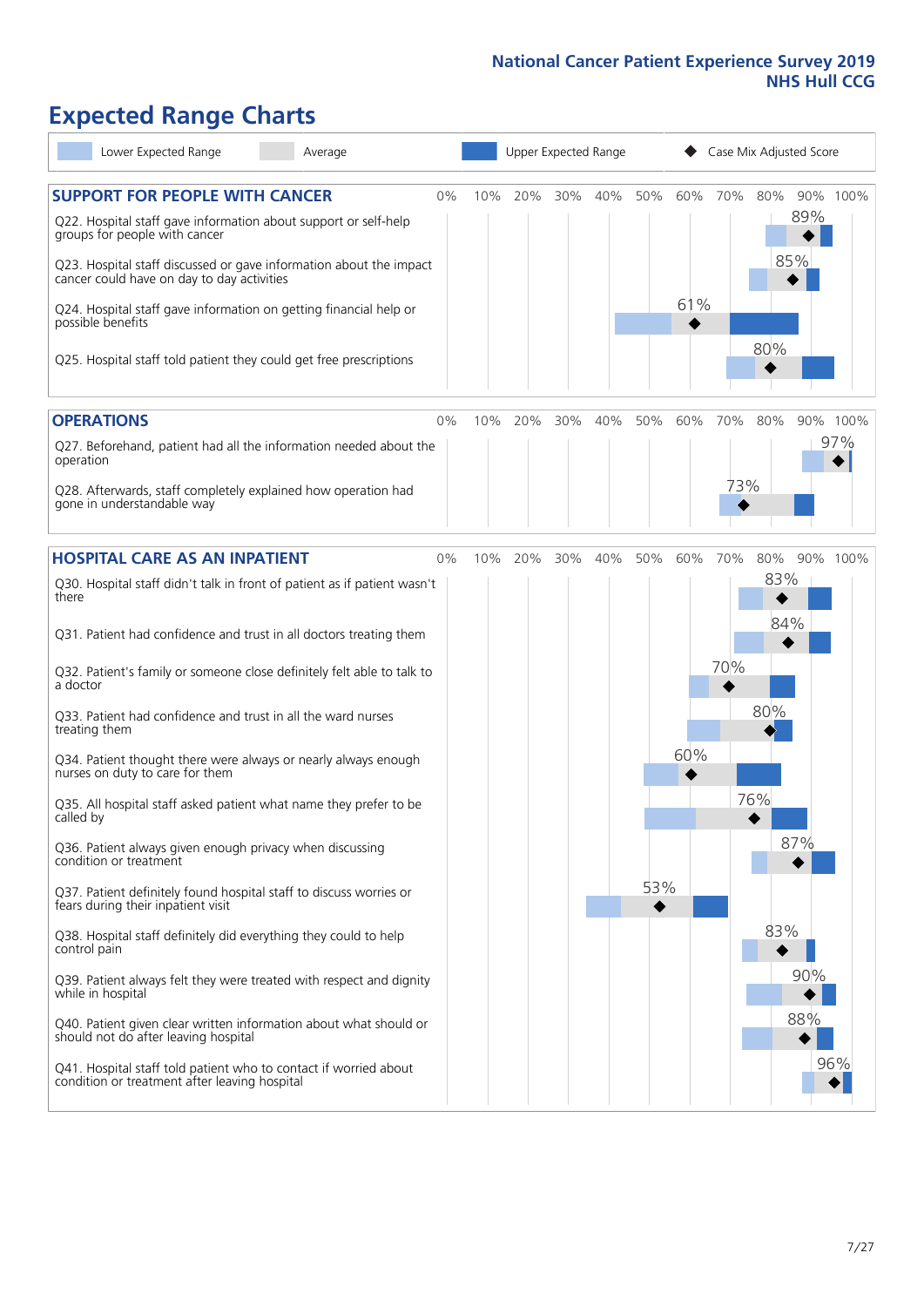# **Expected Range Charts**

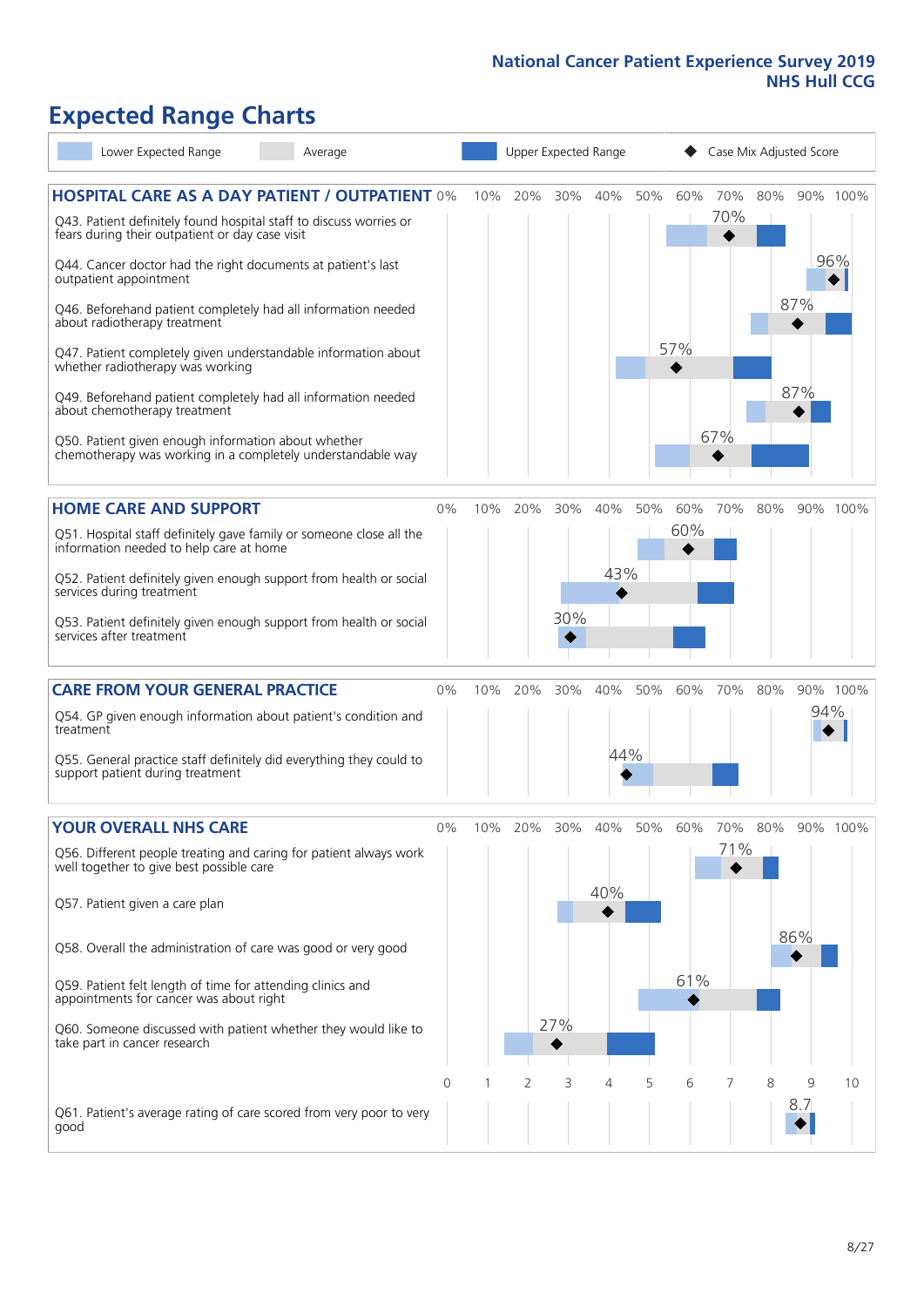# **Comparability Tables**

\* Indicates where a score has been suppressed because there are less than 21 responses.

\*\* No score available for 2018.

 $\triangle$  or  $\nabla$ 

Change 2018-2019: Indicates where 2019 score is significantly higher or lower than 2018 score Change Overall: Indicates significant change overall (2015, 2016, 2017, 2018 and 2019).

Adjusted Score below Lower Expected Range Adjusted Score between Upper and Lower Expected Ranges Adjusted Score above Upper

Expected Range

|                                                                             |           |               | Unadjusted Scores |               |                                                  |         |               | Case Mix Adjusted Scores |                                     |                   |
|-----------------------------------------------------------------------------|-----------|---------------|-------------------|---------------|--------------------------------------------------|---------|---------------|--------------------------|-------------------------------------|-------------------|
|                                                                             | 2018<br>n | 2018<br>Score | 2019<br>n         | 2019<br>Score | $\sqrt{(\text{Change})}$ Change<br>2018-<br>2019 | Overall | 2019<br>Score | Lower<br>Range           | Upper<br>Expected Expected<br>Range | National<br>Score |
| <b>SEEING YOUR GP</b>                                                       |           |               |                   |               |                                                  |         |               |                          |                                     |                   |
| Q1. Saw GP once or twice before being told they needed to go<br>to hospital | 188       | 70%           | 201               | 75%           |                                                  |         | 78%           | 73%                      | 85%                                 | 79%               |
| Q2. Patient thought they were seen as soon as necessary                     | 261       | 83%           | 293               | 78%           |                                                  |         | 79%           | 80%                      | 88%                                 | 84%               |
| <b>DIAGNOSTIC TESTS</b>                                                     |           |               |                   |               |                                                  |         |               |                          |                                     |                   |
|                                                                             |           |               |                   |               |                                                  |         |               |                          |                                     |                   |

| Q5. Received all the information needed about the test                    | $***$ | **  | 746 | 93% |  | 94%        | 92% | 98% | 95% |
|---------------------------------------------------------------------------|-------|-----|-----|-----|--|------------|-----|-----|-----|
| Q6. The length of time waiting for the test to be done was<br>about right | 232   | 86% | 249 | 78% |  | <b>78%</b> | 84% | 92% | 88% |
| Q7. Test results explained in completely understandable way               | 234   | 73% | 250 | 78% |  | 78%        | 75% | 85% | 80% |

| <b>FINDING OUT WHAT WAS WRONG WITH YOU</b>                                                      |     |     |     |     |     |     |     |     |
|-------------------------------------------------------------------------------------------------|-----|-----|-----|-----|-----|-----|-----|-----|
| Q10. Patient told they could bring a family member or friend<br>when first told they had cancer | 241 | 73% | 273 | 74% | 73% | 71% | 83% | 77% |
| Q11. Patient felt they were told sensitively that they had cancer                               | 267 | 84% | 292 | 86% | 85% | 82% | 90% | 86% |
| Q12. Patient completely understood the explanation of what<br>was wrong                         | 267 | 71% | 293 | 71% | 72% | 68% | 78% | 73% |
| Q13. Patient given easy to understand written information<br>about the type of cancer they had  | 232 | 64% | 254 | 67% | 68% | 69% | 80% | 74% |

| <b>DECIDING THE BEST TREATMENT FOR YOU</b>                                                              |      |     |     |     |  |     |     |     |     |
|---------------------------------------------------------------------------------------------------------|------|-----|-----|-----|--|-----|-----|-----|-----|
| Q14. Patient felt that treatment options were completely<br>explained                                   | 242  | 83% | 266 | 86% |  | 86% | 79% | 88% | 83% |
| Q15. Patient felt possible side effects were definitely explained<br>in an understandable way           | 255  | 76% | 278 | 71% |  | 69% | 68% | 78% | 73% |
| Q16. Patient definitely given practical advice and support in<br>dealing with side effects of treatment | 254  | 68% | 283 | 65% |  | 64% | 62% | 73% | 67% |
| Q17. Patient definitely told about side effects that could affect<br>them in the future                 | 246  | 59% | 261 | 59% |  | 58% | 51% | 63% | 57% |
| Q18. Patient definitely involved as much as they wanted in<br>decisions about care and treatment        | $**$ | **  | 290 | 80% |  | 80% | 77% | 86% | 81% |

| <b>CLINICAL NURSE SPECIALIST (CNS)</b>                                                    |     |     |     |     |  |     |     |     |     |
|-------------------------------------------------------------------------------------------|-----|-----|-----|-----|--|-----|-----|-----|-----|
| Q19. Patient given the name of a CNS who would support them<br>through their treatment    | 255 | 87% | 282 | 88% |  | 87% | 89% | 95% | 92% |
| Q20. Patient found it very or quite easy to contact their CNS                             | 194 | 84% | 212 | 83% |  | 83% | 80% | 90% | 85% |
| Q21. Patient got understandable answers to important<br>questions all or most of the time | 189 | 88% | 205 | 83% |  | 85% | 83% | 92% | 87% |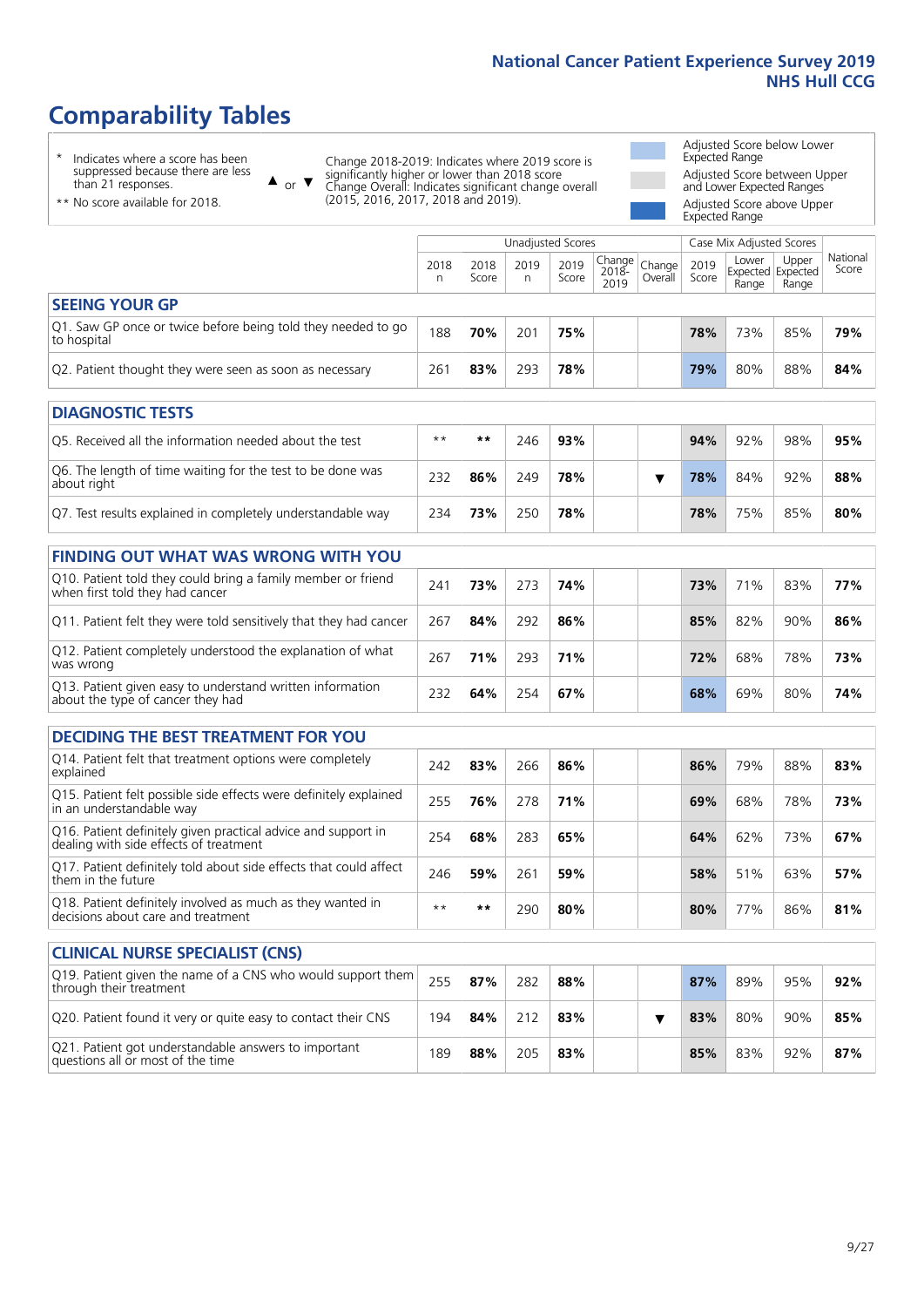# **Comparability Tables**

\* Indicates where a score has been suppressed because there are less than 21 responses.

\*\* No score available for 2018.

 $\triangle$  or  $\nabla$ 

Change 2018-2019: Indicates where 2019 score is significantly higher or lower than 2018 score Change Overall: Indicates significant change overall (2015, 2016, 2017, 2018 and 2019).

Adjusted Score below Lower Expected Range Adjusted Score between Upper and Lower Expected Ranges Adjusted Score above Upper Expected Range

|                                                                                                                   |           |               |           | <b>Unadjusted Scores</b> |                            |                   |               | Case Mix Adjusted Scores |                                     |                   |
|-------------------------------------------------------------------------------------------------------------------|-----------|---------------|-----------|--------------------------|----------------------------|-------------------|---------------|--------------------------|-------------------------------------|-------------------|
|                                                                                                                   | 2018<br>n | 2018<br>Score | 2019<br>n | 2019<br>Score            | Change<br>$2018 -$<br>2019 | Change<br>Overall | 2019<br>Score | Lower<br>Range           | Upper<br>Expected Expected<br>Range | National<br>Score |
| <b>SUPPORT FOR PEOPLE WITH CANCER</b>                                                                             |           |               |           |                          |                            |                   |               |                          |                                     |                   |
| Q22. Hospital staff gave information about support or self-help<br>groups for people with cancer                  | 211       | 82%           | 224       | 89%                      |                            |                   | 89%           | 84%                      | 92%                                 | 88%               |
| Q23. Hospital staff discussed or gave information about the<br>impact cancer could have on day to day activities  | 200       | 82%           | 214       | 86%                      |                            |                   | 85%           | 79%                      | 89%                                 | 84%               |
| Q24. Hospital staff gave information on getting financial help or<br>possible benefits                            | 168       | 50%           | 188       | 62%                      |                            |                   | 61%           | 56%                      | 70%                                 | 63%               |
| Q25. Hospital staff told patient they could get free prescriptions                                                | 135       | 81%           | 166       | 81%                      |                            |                   | 80%           | 76%                      | 88%                                 | 82%               |
| <b>OPERATIONS</b>                                                                                                 |           |               |           |                          |                            |                   |               |                          |                                     |                   |
| Q27. Beforehand, patient had all the information needed about<br>the operation                                    | 159       | 94%           | 152       | 97%                      |                            |                   | 97%           | 93%                      | 99%                                 | 96%               |
| Q28. Afterwards, staff completely explained how operation had<br>gone in understandable way                       | 161       | 79%           | 150       | 73%                      |                            |                   | 73%           | 73%                      | 86%                                 | 79%               |
| <b>HOSPITAL CARE AS AN INPATIENT</b>                                                                              |           |               |           |                          |                            |                   |               |                          |                                     |                   |
| Q30. Hospital staff didn't talk in front of patient as if patient<br>wasn't there                                 | $* *$     | $***$         | 167       | 81%                      |                            |                   | 83%           | 78%                      | 89%                                 | 84%               |
| Q31. Patient had confidence and trust in all doctors treating<br>them                                             | $**$      | $\star\star$  | 167       | 84%                      |                            |                   | 84%           | 78%                      | 89%                                 | 84%               |
| Q32. Patient's family or someone close definitely felt able to talk<br>to a doctor                                | $* *$     | $***$         | 135       | 70%                      |                            |                   | 70%           | 65%                      | 80%                                 | 72%               |
| O33. Patient had confidence and trust in all the ward nurses<br>treating them                                     | $**$      | $***$         | 168       | 80%                      |                            |                   | 80%           | 68%                      | 81%                                 | 74%               |
| Q34. Patient thought there were always or nearly always<br>enough nurses on duty to care for them                 | $* *$     | $\star\star$  | 168       | 60%                      |                            |                   | 60%           | 57%                      | 72%                                 | 64%               |
| Q35. All hospital staff asked patient what name they prefer to<br>be called by                                    | $* *$     | $***$         | 164       | 77%                      |                            |                   | 76%           | 61%                      | 80%                                 | 71%               |
| Q36. Patient always given enough privacy when discussing<br>condition or treatment                                | $* *$     | $***$         | 169       | 87%                      |                            |                   | 87%           | 79%                      | 90%                                 | 85%               |
| Q37. Patient definitely found hospital staff to discuss worries or<br>fears during their inpatient visit          | $**$      | $***$         | 118       | 54%                      |                            |                   | 53%           | 43%                      | 61%                                 | 52%               |
| Q38. Hospital staff definitely did everything they could to help<br>control pain                                  | $* *$     | $\star\star$  | 150       | 83%                      |                            |                   | 83%           | 77%                      | 89%                                 | 83%               |
| Q39. Patient always felt they were treated with respect and<br>dignity while in hospital                          | $***$     | $***$         | 169       | 89%                      |                            |                   | 90%           | 83%                      | 93%                                 | 88%               |
| Q40. Patient given clear written information about what should<br>or should not do after leaving hospital         | $* *$     | $***$         | 156       | 88%                      |                            |                   | 88%           | 80%                      | 91%                                 | 86%               |
| Q41. Hospital staff told patient who to contact if worried about<br>condition or treatment after leaving hospital | $**$      | $***$         | 166       | 96%                      |                            |                   | 96%           | 91%                      | 98%                                 | 94%               |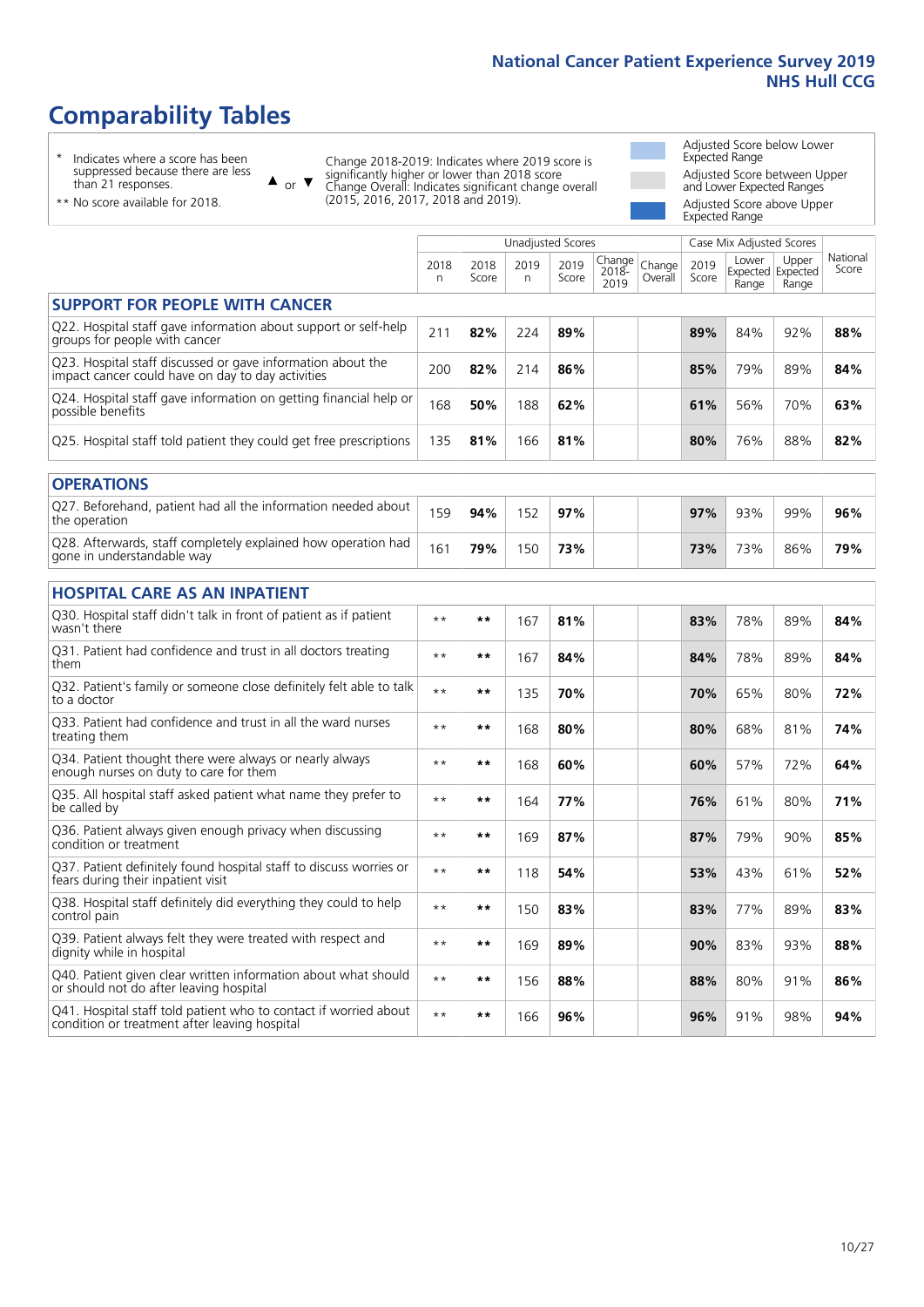Unadjusted Scores **Case Mix Adjusted Scores** 

# **Comparability Tables**

\* Indicates where a score has been suppressed because there are less than 21 responses.

 $\triangle$  or  $\nabla$ 

Change 2018-2019: Indicates where 2019 score is significantly higher or lower than 2018 score Change Overall: Indicates significant change overall (2015, 2016, 2017, 2018 and 2019).

Adjusted Score below Lower Expected Range Adjusted Score between Upper and Lower Expected Ranges Adjusted Score above Upper Expected Range

| ** No score available for 2018. |  |  |  |  |
|---------------------------------|--|--|--|--|

|                                                                                                                       | 2018<br>n | 2018<br>Score | 2019<br>n | 2019<br>Score | Change<br>$2018 -$<br>2019 | Change<br>Overall | 2019<br>Score | Lower<br>Range | Upper<br>Expected Expected<br>Range | National<br>Score |
|-----------------------------------------------------------------------------------------------------------------------|-----------|---------------|-----------|---------------|----------------------------|-------------------|---------------|----------------|-------------------------------------|-------------------|
| <b>HOSPITAL CARE AS A DAY PATIENT / OUTPATIENT</b>                                                                    |           |               |           |               |                            |                   |               |                |                                     |                   |
| Q43. Patient definitely found hospital staff to discuss worries or<br>fears during their outpatient or day case visit | 207       | 72%           | 214       | 70%           |                            |                   | 70%           | 64%            | 77%                                 | 71%               |
| Q44. Cancer doctor had the right documents at patient's last<br>outpatient appointment                                | 245       | 97%           | 264       | 95%           |                            |                   | 96%           | 93%            | 98%                                 | 96%               |
| Q46. Beforehand patient completely had all information needed<br>about radiotherapy treatment                         | 88        | 93%           | 89        | 88%           |                            |                   | 87%           | 79%            | 94%                                 | 86%               |
| Q47. Patient completely given understandable information<br>about whether radiotherapy was working                    | 80        | 66%           | 78        | 58%           |                            |                   | 57%           | 49%            | 71%                                 | 60%               |
| Q49. Beforehand patient completely had all information needed<br>about chemotherapy treatment                         | 160       | 86%           | 159       | 87%           |                            |                   | 87%           | 79%            | 90%                                 | 84%               |
| Q50. Patient given enough information about whether<br>chemotherapy was working in a completely understandable way    | 145       | 70%           | 146       | 67%           |                            |                   | 67%           | 60%            | 75%                                 | 68%               |
| <b>HOME CARE AND SUPPORT</b>                                                                                          |           |               |           |               |                            |                   |               |                |                                     |                   |
| Q51. Hospital staff definitely gave family or someone close all<br>the information needed to help care at home        | 223       | 64%           | 246       | 60%           |                            |                   | 60%           | 54%            | 66%                                 | 60%               |
| Q52. Patient definitely given enough support from health or<br>social services during treatment                       | 139       | 47%           | 137       | 43%           |                            |                   | 43%           | 42%            | 62%                                 | 52%               |
| Q53. Patient definitely given enough support from health or<br>social services after treatment                        | 95        | 41%           | 82        | 30%           |                            |                   | 30%           | 34%            | 56%                                 | 45%               |
| <b>CARE FROM YOUR GENERAL PRACTICE</b>                                                                                |           |               |           |               |                            |                   |               |                |                                     |                   |
| Q54. GP given enough information about patient's condition<br>and treatment                                           | 202       | 93%           | 216       | 94%           |                            |                   | 94%           | 92%            | 98%                                 | 95%               |
| Q55. General practice staff definitely did everything they could<br>to support patient during treatment               | 177       | 46%           | 181       | 44%           |                            | ▼                 | 44%           | 51%            | 66%                                 | 58%               |
| <b>YOUR OVERALL NHS CARE</b>                                                                                          |           |               |           |               |                            |                   |               |                |                                     |                   |
| Q56. Different people treating and caring for patient always<br>work well together to give best possible care         | $**$      | **            | 278       | 71%           |                            |                   | 71%           | 68%            | 78%                                 | 73%               |
| Q57. Patient given a care plan                                                                                        | 211       | 45%           | 222       | 43%           |                            |                   | 40%           | 31%            | 44%                                 | 38%               |
| Q58. Overall the administration of care was good or very good                                                         | 261       | 87%           | 293       | 87%           |                            |                   | 86%           | 85%            | 92%                                 | 89%               |
| Q59. Patient felt length of time for attending clinics and<br>appointments for cancer was about right                 | 259       | 68%           | 291       | 62%           |                            |                   | 61%           | 62%            | 76%                                 | 69%               |
| Q60. Someone discussed with patient whether they would like<br>to take part in cancer research                        | 242       | 24%           | 273       | 27%           |                            |                   | 27%           | 21%            | 39%                                 | 30%               |
| Q61. Patient's average rating of care scored from very poor to<br>very good                                           | 258       | 8.8           | 289       | 8.7           |                            |                   | 8.7           | 8.6            | 9.0                                 | 8.8               |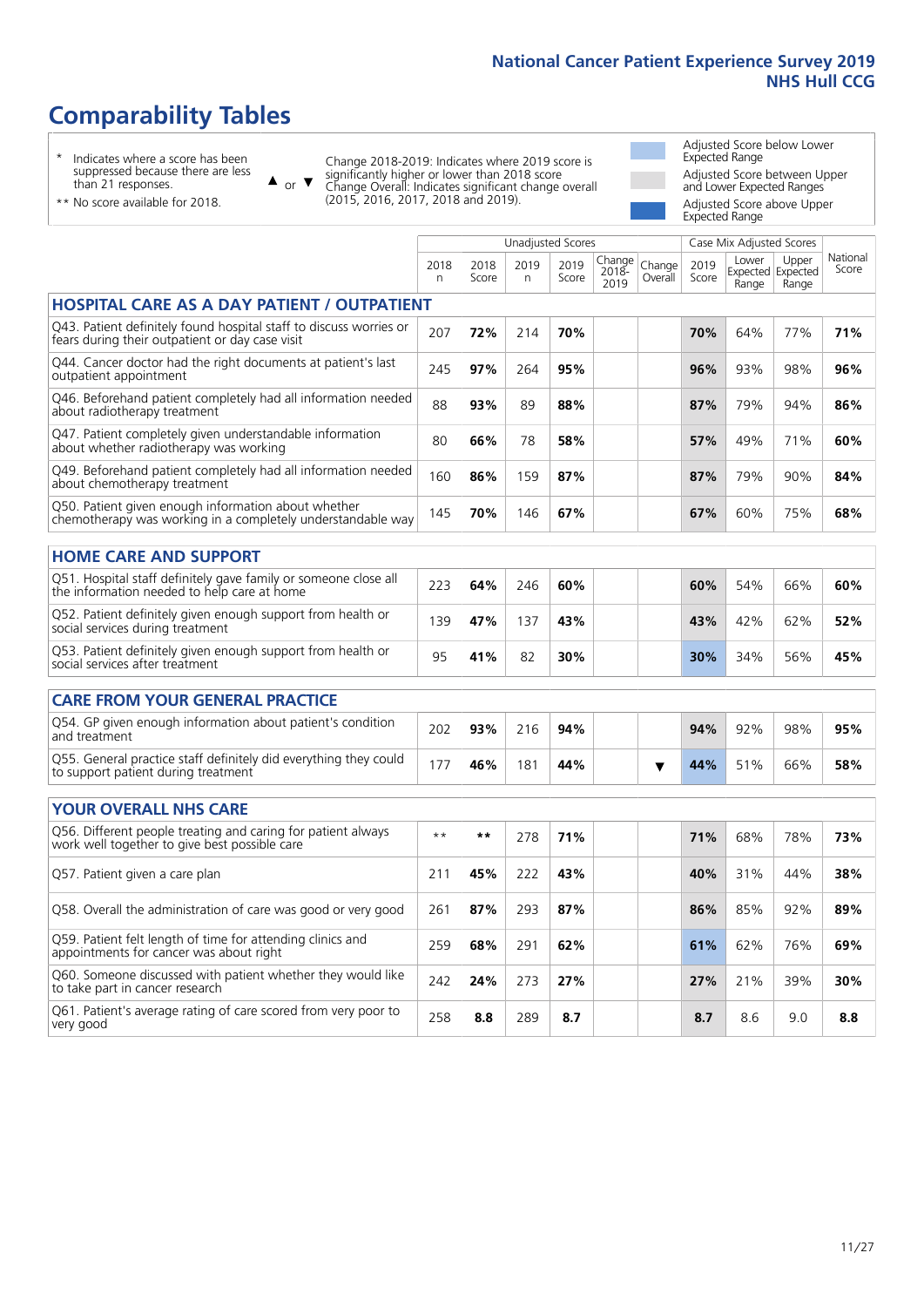- \* Indicates where a score has been suppressed because there are less than 21 responses.
- n.a. Indicates that there were no respondents for that tumour group.

| <b>SEEING YOUR GP</b>                           |            |              |               |             |                    |                |                  |         | Tumour Group                                              |         |         |                 |                       |         |                |
|-------------------------------------------------|------------|--------------|---------------|-------------|--------------------|----------------|------------------|---------|-----------------------------------------------------------|---------|---------|-----------------|-----------------------|---------|----------------|
|                                                 |            | Brain<br>CNS | <b>Breast</b> | Colorectal  | ᠊ᢛ<br>Gynaecologic | Haematological | Head and<br>Neck | Lung    | Prostate                                                  | Sarcoma | Skin    | Upper<br>Gastro | $\sigma$<br>Jrologica | Other   | All<br>Cancers |
| Q1. Saw GP once or twice before being told they | CCG        | n.a.         |               | 90% 73%     |                    | 72%            | $\star$          | $\star$ | 91%                                                       | $\star$ | $\star$ | $\star$         |                       | 65% 75% |                |
| needed to go to hospital                        | National   | 59%          |               | 94% 75% 77% |                    |                |                  |         | 67%   79%   71%   82%   71%   90%   74%   83%   74%   79% |         |         |                 |                       |         |                |
| Q2. Patient thought they were seen as soon as   | <b>CCG</b> | $\star$      |               | 76% 82%     | $\star$            | 81%            | $\star$          |         | 71% 82%                                                   |         | $\star$ | $\star$         |                       | 81% 78% |                |
| necessary                                       | National   | 79%          |               | 89% 83%     |                    |                |                  |         | 81%   82%   81%   84%   86%   69%   85%   79%   85%   79% |         |         |                 |                       |         | 84%            |

#### **DIAGNOSTIC TESTS** Tumour Group

|                                                   |                                          | Brain<br>CNS | <b>Breast</b> | Colorectal<br>LGT | ᠊ᢛ<br>Gynaecologic | Haematological | Head and<br>Neck | Lung        | Prostate | Sarcoma | Skin    | Upper<br>Gastro | rological                           | Other    | All<br>Cancers |
|---------------------------------------------------|------------------------------------------|--------------|---------------|-------------------|--------------------|----------------|------------------|-------------|----------|---------|---------|-----------------|-------------------------------------|----------|----------------|
| Q5. Received all the information needed about     | <b>CCG</b>                               | $\star$      |               | 91% 93%           |                    | 97%            | $\star$          |             | 88% 88%  |         | $\star$ | $\star$         | $\star$                             | 100% 93% |                |
| $\vert$ the test                                  | National                                 | 93%          |               | 95% 95%           |                    | 93% 95%        |                  | 93% 95% 95% |          | 93%     | 96%     |                 | 95% 95%                             | 95% 95%  |                |
| Q6. The length of time waiting for the test to be | <b>CCG</b>                               | $\star$      |               | 80% 90%           | $\star$            | 82%            | $\star$          |             | 64% 69%  |         | $\star$ | $\star$         | $\star$                             | 67%      | 78%            |
| done was about right                              | National                                 |              |               | 84% 91% 88%       |                    |                |                  |             |          |         |         |                 | 86% 89% 88% 87% 87% 81% 87% 84% 87% | 86% 88%  |                |
| Q7. Test results explained in completely          | <b>CCG</b>                               | $\star$      |               | 78% 93%           |                    | 72%            | $\ast$           |             | 76% 81%  |         | $\star$ | $\star$         | $\star$                             | 65%      | 78%            |
| understandable way                                | National 71% 83% 82% 77% 77% 79% 80% 80% |              |               |                   |                    |                |                  |             |          |         |         |                 | 78% 84% 75% 80% 76% 80%             |          |                |

| <b>FINDING OUT WHAT WAS WRONG WITH YOU</b>        |          |         |               |                       |                |                   |                        |         | <b>Tumour Group</b> |         |         |                 |           |       |                |
|---------------------------------------------------|----------|---------|---------------|-----------------------|----------------|-------------------|------------------------|---------|---------------------|---------|---------|-----------------|-----------|-------|----------------|
|                                                   |          | Brain   | <b>Breast</b> | olorectal<br>LGT<br>Û | Gynaecological | aematologica<br>エ | ad and<br>Neck<br>Head | Lung    | Prostate            | Sarcoma | Skin    | Upper<br>Gastro | rological | Other | All<br>Cancers |
| Q10. Patient told they could bring a family       | CCG      | $\star$ |               | 87% 81%               |                | 76%               | $\star$                | 78%     | 65%                 | $\star$ | $\star$ | $\star$         | $\star$   | 63%   | 74%            |
| member or friend when first told they had cancer  | National | 85%     | 82%           | 82%                   | 71%            | 71%               | 71%                    | 77%     | 79%                 | 73%     | 69%     | 76%             | 73%       | 75%   | 77%            |
| Q11. Patient felt they were told sensitively that | CCG      | $\star$ | 95% 89%       |                       |                | 94%               | $\star$                |         | 75% 82%             | $\star$ | $\star$ | $\star$         |           |       | 71% 86%        |
| they had cancer                                   | National | 79%     |               | 89% 87% 82%           |                |                   | 84% 87%                |         | 83% 86%             | 84%     |         | 89% 81% 84%     |           | 83%   | 86%            |
| Q12. Patient completely understood the            | CCG      | $\star$ | 71%           | 84%                   |                | 58%               | $\star$                | 63%     | 79%                 | $\star$ |         | $\star$         |           |       | 58% 71%        |
| explanation of what was wrong                     | National |         | 66% 77%       | 79%                   | 73%            | 60%               | 78%                    | 76%     | 79%                 | 67%     | 80%     | 70%             | 77%       | 70%   | 73%            |
| Q13. Patient given easy to understand written     | CCG      | n.a.    | 71% 61%       |                       |                | 85%               | $\star$                | 67% 68% |                     | $\star$ | $\star$ | $\star$         |           |       | 52% 67%        |
| information about the type of cancer they had     | National | $66\%$  | 78%           | 73%                   | 71%            | 76%               | 69%                    | 67% 83% |                     | 67%     | 84%     | 67%             | 74%       | 65%   | 74%            |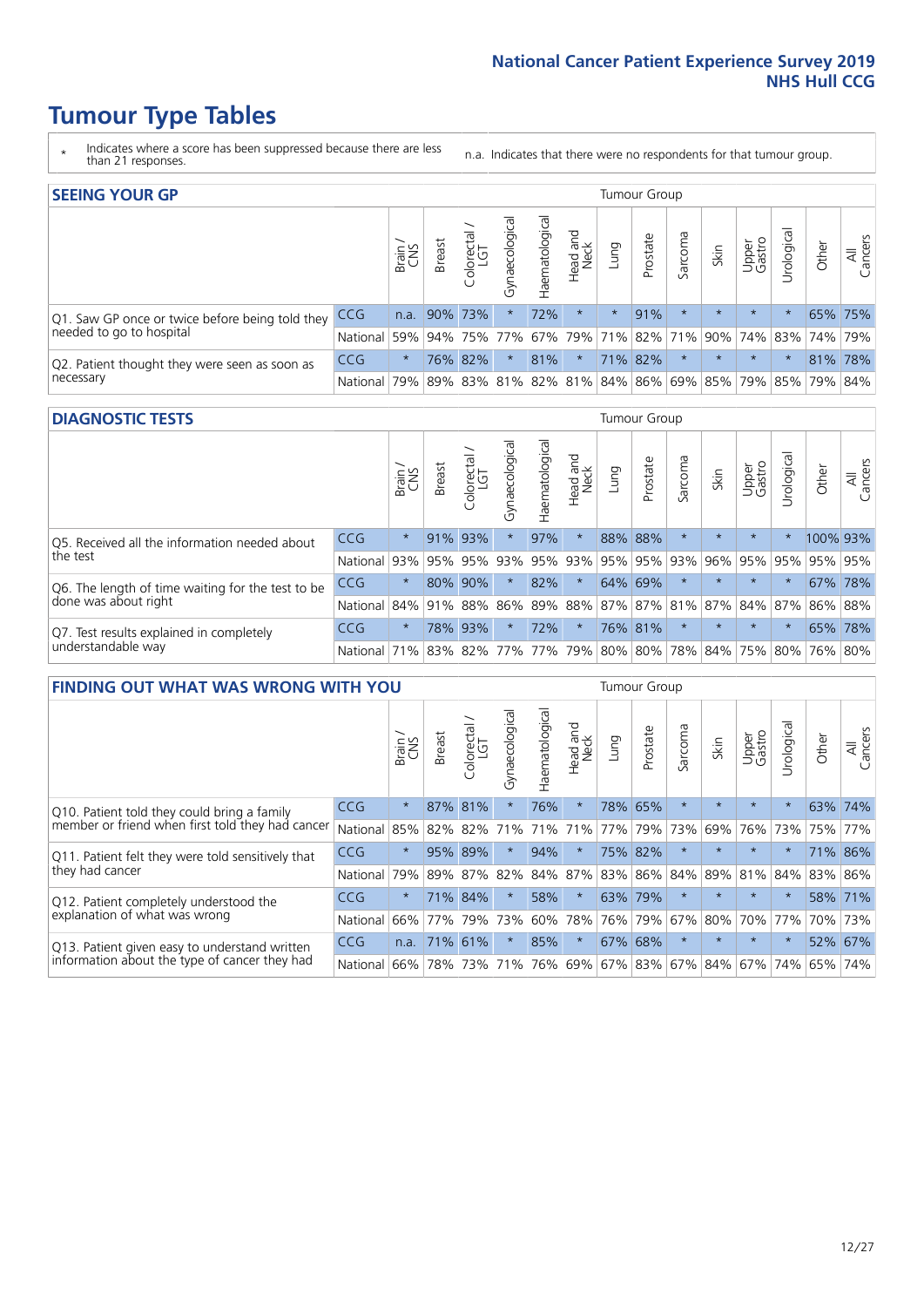- \* Indicates where a score has been suppressed because there are less than 21 responses.
- n.a. Indicates that there were no respondents for that tumour group.

| <b>DECIDING THE BEST TREATMENT FOR YOU</b>         |            |         |               |            |                |                |                         |      | <b>Tumour Group</b> |                                     |         |                 |            |       |                |
|----------------------------------------------------|------------|---------|---------------|------------|----------------|----------------|-------------------------|------|---------------------|-------------------------------------|---------|-----------------|------------|-------|----------------|
|                                                    |            | Brain   | <b>Breast</b> | Colorectal | Gynaecological | Haematological | ead and<br>Neck<br>Head | Lung | Prostate            | Sarcoma                             | Skin    | Upper<br>Gastro | Jrological | Other | All<br>Cancers |
| Q14. Patient felt that treatment options were      | CCG        | $\star$ | 84%           | 95%        | $\star$        | 88%            | $\star$                 | 85%  | 79%                 | $\star$                             | $\star$ | $\star$         | $\star$    | 72%   | 86%            |
| completely explained                               | National   | 85%     | 85%           | 85%        | 85%            | 82%            | 87%                     |      | 84% 83%             | 83%                                 | 89%     | 81%             | 83%        |       | 79% 83%        |
| Q15. Patient felt possible side effects were       | CCG        | $\star$ | 84%           | 80%        | $\star$        | 64%            | $\star$                 | 64%  | 58%                 | $\star$                             |         | $\star$         | $\star$    | 48%   | 171%           |
| definitely explained in an understandable way      | National   | 69%     | 74%           | 76%        | 75%            | 69%            | 73%                     |      | 74% 73%             | 73%                                 | 77%     | 72%             | 71%        | 70%   | 73%            |
| Q16. Patient definitely given practical advice and | <b>CCG</b> | $\star$ | 69%           | 77%        | $\star$        | 72%            | $\star$                 |      | 63% 67%             | $\star$                             | $\star$ | $\star$         | $\star$    |       | 42% 65%        |
| support in dealing with side effects of treatment  | National   | 63%     | 70%           | 70%        | 69%            | 65%            | 70%                     |      | 69% 65%             | 66%                                 | 71%     | 66%             | 63%        | 64%   | 67%            |
| Q17. Patient definitely told about side effects    | CCG        | $\star$ | 57%           | 78%        |                | 57%            | $\star$                 | 54%  | 60%                 | $\star$                             | $\star$ | $\star$         | $\star$    | 41%   | 59%            |
| that could affect them in the future               | National   | 62%     | 57%           | 59%        | 56%            | 51%            | 64%                     | 56%  | 66%                 | 54%                                 | 66%     | 53%             | 56%        | 52%   | 57%            |
| Q18. Patient definitely involved as much as they   | <b>CCG</b> | $\star$ | 83%           | 88%        | $\star$        | 77%            | $\star$                 | 71%  | 79%                 | $\star$                             | $\star$ | $\star$         | $^\star$   |       | 67% 80%        |
| wanted in decisions about care and treatment       | National   | 79%     |               |            |                |                |                         |      |                     | 81% 83% 81% 80% 81% 81% 84% 81% 87% |         | 79%             | 79%        |       | 78% 81%        |

#### **CLINICAL NURSE SPECIALIST (CNS)** Tumour Group

|                                             |          | Brain           | <b>Breast</b> | Colorectal<br>LGT | Gynaecologica   | శా<br>aematologi | Head and<br>Neck | Lung                    | Prostate | Sarcoma | Skin    | Upper<br>Gastro | $\sigma$<br>rologica | Other   | All<br>Cancers |
|---------------------------------------------|----------|-----------------|---------------|-------------------|-----------------|------------------|------------------|-------------------------|----------|---------|---------|-----------------|----------------------|---------|----------------|
| Q19. Patient given the name of a CNS who    | CCG      | $\star$         |               | 91% 79%           |                 | 98%              | $\star$          | 96% 92%                 |          | $\star$ | $\star$ | $\star$         |                      | 91% 88% |                |
| would support them through their treatment  | National | 95%             | 95%           | 92%               | 95%             | 92%              | 91%              |                         | 94% 91%  | 91%     | 91%     | 93%             | 85%                  | 89%     | 92%            |
| Q20. Patient found it very or quite easy to | CCG      | $\star$         | 81% 89%       |                   |                 | 82%              | $\star$          | 78%                     | $\star$  | $\star$ | $\star$ | $\star$         |                      |         | 85% 83%        |
| contact their CNS                           | National |                 |               |                   | 86% 84% 88% 85% | 87%              | 86%              | 86% 80%                 |          |         |         | 86% 90% 85% 83% |                      | 83%     | 85%            |
| Q21. Patient got understandable answers to  | CCG      | n.a.            | 81% 86%       |                   |                 | 90%              | $\star$          | 73%                     | $\star$  | $\star$ | $\star$ | $\star$         | $\star$              | 85% 83% |                |
| important questions all or most of the time | National | 82% 87% 89% 86% |               |                   |                 |                  |                  | 89% 88% 86% 87% 87% 93% |          |         |         | 86% 87%         |                      | 86%     | 87%            |

| <b>SUPPORT FOR PEOPLE WITH CANCER</b>                                                             |            |         |               |            |                |                |                         |         | <b>Tumour Group</b> |         |         |                 |            |       |                |
|---------------------------------------------------------------------------------------------------|------------|---------|---------------|------------|----------------|----------------|-------------------------|---------|---------------------|---------|---------|-----------------|------------|-------|----------------|
|                                                                                                   |            | Brain   | <b>Breast</b> | Colorectal | Gynaecological | Haematological | ead and<br>Neck<br>Head | Lung    | Prostate            | Sarcoma | Skin    | Upper<br>Gastro | Irological | Other | All<br>Cancers |
| Q22. Hospital staff gave information about<br>support or self-help groups for people with         | <b>CCG</b> | $\star$ | 93%           | 92%        | $\star$        | 90%            | $\star$                 | 96%     | $\star$             | $\star$ | $\star$ | $\star$         | $\star$    | 82%   | 89%            |
| cancer                                                                                            | National   | 92%     | 92%           | 88%        | 87%            | 86%            | 88%                     | 87%     | 91%                 | 86%     | 90%     | 88%             | 81%        | 83%   | 88%            |
| Q23. Hospital staff discussed or gave information<br>about the impact cancer could have on day to | CCG        | $\star$ | 88%           | 84%        | $\star$        | 97%            | $\star$                 | $\star$ | 83%                 | $\star$ | $\star$ | $\star$         | $^\star$   | 70%   | 86%            |
| day activities                                                                                    | National   | 84%     | 86%           | 85%        | 82%            | 84%            | 84%                     | 83%     | 88%                 | 81%     | 86%     | 83%             | 78%        | 79%   | 84%            |
| Q24. Hospital staff gave information on getting                                                   | CCG        | $\star$ | 58%           | 62%        | $\star$        | 48%            | $\ast$                  | 70%     | $\star$             | $\star$ | $\star$ | $\star$         | $\star$    |       | 76% 62%        |
| financial help or possible benefits                                                               | National   | 78%     | 68%           | 61%        | 66%            | 61%            | 67%                     | 72%     | 55%                 | 64%     | 60%     | 64%             | 47%        | 59%   | 63%            |
| Q25. Hospital staff told patient they could get                                                   | <b>CCG</b> | $\star$ | 68% 86%       |            | $\star$        | 96%            | $\star$                 | $\star$ | $\star$             | $\star$ | $\star$ | $\star$         | $\star$    |       | 87% 81%        |
| free prescriptions                                                                                | National   | 82%     |               | 81% 83%    | 79%            |                | 87% 84% 86% 80%         |         |                     | 78%     | 71%     | 84%             | 73%        | 81%   | 82%            |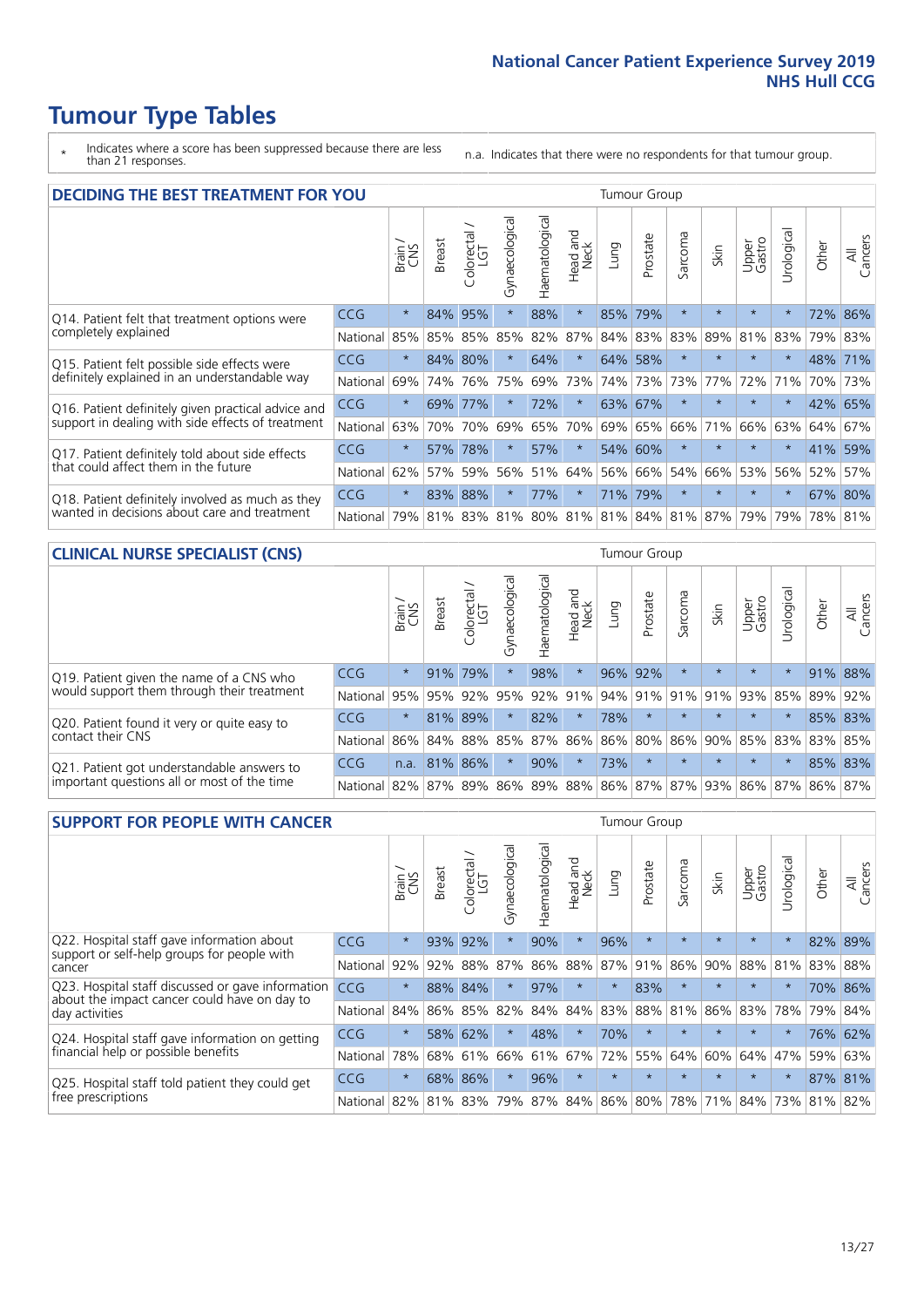- \* Indicates where a score has been suppressed because there are less than 21 responses.
- n.a. Indicates that there were no respondents for that tumour group.

| <b>OPERATIONS</b>                                |            |          |               |                        |                   |                |                  |         | Tumour Group |         |         |                 |                                                 |         |                |
|--------------------------------------------------|------------|----------|---------------|------------------------|-------------------|----------------|------------------|---------|--------------|---------|---------|-----------------|-------------------------------------------------|---------|----------------|
|                                                  |            | Brain    | <b>Breast</b> | iolorectal<br>LGT<br>Ü | ত<br>Gynaecologic | Haematological | Head and<br>Neck | Lung    | Prostate     | Sarcoma | Skin    | Upper<br>Gastro | Jrological                                      | Other   | All<br>Cancers |
| Q27. Beforehand, patient had all the information | CCG        | $\star$  |               | 96% 97%                | $\star$           | $\star$        | $\star$          | $\star$ | $\star$      | $\star$ | $\star$ | $\star$         | $\star$                                         | $\star$ | 97%            |
| needed about the operation                       | National   | 96%      |               | 97% 96%                |                   |                |                  |         |              |         |         |                 | 96% 94% 96% 95% 97% 95% 96% 96% 95% 95% 95% 96% |         |                |
| Q28. Afterwards, staff completely explained how  | <b>CCG</b> | $\star$  |               | 82% 80%                | $\star$           |                | $\star$          | $\star$ | $\star$      | $\star$ | $\star$ | $\star$         | $\star$                                         | $\star$ | 73%            |
| operation had gone in understandable way         | National   | $ 76\% $ |               | 79% 83%                |                   |                | 79% 78% 79%      |         |              |         |         |                 | 79%   78%   80%   82%   79%   76%   77%         |         | 79%            |

#### **HOSPITAL CARE AS AN INPATIENT** Tumour Group

|                                                                                                  |                                          | Brain   | <b>Breast</b> | $\frac{1}{2}$ Colorectal / | Gynaecological | Haematological | Head and<br><b>Neck</b> | Lung        | Prostate | Sarcoma | Skin | Upper<br>Gastro | Urological | Other           | All<br>Cancers |
|--------------------------------------------------------------------------------------------------|------------------------------------------|---------|---------------|----------------------------|----------------|----------------|-------------------------|-------------|----------|---------|------|-----------------|------------|-----------------|----------------|
| Q30. Hospital staff didn't talk in front of patient                                              | CCG                                      | $\star$ | 86%           | 70%                        | $\star$        | 88%            | $\star$                 | $\star$     | $\star$  | $\star$ | n.a. | $\star$         | $\star$    | $\star$         | 81%            |
| as if patient wasn't there                                                                       | National                                 | 81%     | 86%           | 81%                        | 83%            |                | 84% 83%                 | 81%         | 88%      | 86%     | 86%  | 81%             | 83%        | 82%             | 84%            |
| 031. Patient had confidence and trust in all                                                     | CCG                                      | $\star$ | 82% 85%       |                            | $\star$        | 81%            | $\star$                 | $\star$     | $\star$  | $\star$ | n.a. |                 | $\star$    | $\star$         | 84%            |
| doctors treating them                                                                            | National                                 | 82%     | 83%           | 85%                        | 83%            | 82%            | 87%                     | 83%         | 89%      | 86%     | 85%  | 81%             | 85%        | 80%             | 84%            |
| Q32. Patient's family or someone close definitely                                                | CCG                                      | $\star$ | 76% 69%       |                            | $\star$        | 83%            | $\star$                 | $\star$     | $\star$  | $\star$ | n.a. | $\star$         | $\star$    | $\star$         | 70%            |
| felt able to talk to a doctor                                                                    | National                                 | 67%     | 72%           | 73%                        | 72%            | 74%            | 75%                     | 74%         | 72%      | 71%     | 74%  | 73%             | 71%        | 69%             | 72%            |
| O33. Patient had confidence and trust in all the                                                 | CCG                                      | $\star$ | 75%           | 76%                        | $\star$        | 92%            | $\star$                 | $\star$     | $\star$  | $\star$ | n.a. | $\star$         | $\star$    | $\star$         | 80%            |
| ward nurses treating them                                                                        | National                                 | 72%     | 73%           | 72%                        | 71%            | 77%            |                         | 75% 77%     | 79%      | 74%     | 75%  | 73%             | 77%        | 69%             | 74%            |
| Q34. Patient thought there were always or nearly                                                 | CCG                                      | $\star$ |               | 54% 61%                    | $\star$        | 60%            | $\star$                 | $\star$     | $\star$  | $\star$ | n.a. | $\star$         | $\star$    | $\star$         | 60%            |
| always enough nurses on duty to care for them                                                    | National                                 | 68%     | 64%           | 62%                        | 63%            |                |                         | 63% 65% 68% | 72%      | 65%     | 70%  | 65%             | 66%        | 60%             | 64%            |
| Q35. All hospital staff asked patient what name                                                  | CCG                                      | $\star$ | 71% 78%       |                            | $\star$        | 83%            | $\star$                 | $\star$     | $\star$  | $\star$ | n.a. | $\star$         | $\star$    | $\star$         | 77%            |
| they prefer to be called by                                                                      | National                                 | 68%     | 62%           | 74%                        | 65%            | 72%            | 71%                     | 76%         | 72%      | 74%     | 70%  | 78%             | 76%        | 69%             | 71%            |
| Q36. Patient always given enough privacy when                                                    | CCG                                      | $\star$ | 86% 91%       |                            |                | 92%            | $\star$                 | $\star$     | $\star$  | $\star$ | n.a. | $\star$         | $\star$    | $\star$         | 87%            |
| discussing condition or treatment                                                                | National                                 | 78%     | 84% 85%       |                            | 81%            |                |                         | 86% 87% 84% | 88%      | 84%     | 84%  | 84%             | 85%        | 82%             | 85%            |
| Q37. Patient definitely found hospital staff to                                                  | CCG                                      | $\star$ | 43%           | 68%                        |                | 64%            | $\star$                 | $\star$     | $\star$  | $\star$ | n.a. |                 | $\star$    | $\star$         | 54%            |
| discuss worries or fears during their inpatient visit                                            | National                                 | 45%     | 51%           | 55%                        | 51%            | 56%            | 52%                     | 49%         | 53%      | 54%     | 51%  | 53%             | 49%        | 46%             | 52%            |
| Q38. Hospital staff definitely did everything they                                               | CCG                                      | $\star$ | 72%           | 90%                        | $\star$        | 87%            | $\star$                 | $\star$     | $\star$  | $\star$ | n.a. | $\star$         | $\star$    | $\star$         | 83%            |
| could to help control pain                                                                       | National                                 | 85%     | 83%           | 84%                        | 82%            |                |                         | 82% 80% 84% | 85%      | 83%     | 85%  | 82%             | 81%        | 82%             | 83%            |
| Q39. Patient always felt they were treated with                                                  | CCG                                      | $\star$ | 86% 94%       |                            | $\star$        | 88%            | $\star$                 | $\star$     | $\star$  | $\star$ | n.a. | $\star$         | $\star$    | $\star$         | 89%            |
| respect and dignity while in hospital                                                            | National                                 | 85%     | 87%           | 87%                        | 85%            | 89%            | 87%                     | 88%         | 91%      | 89%     | 89%  | 88%             | 90%        | 86%             | 88%            |
| Q40. Patient given clear written information<br>about what should or should not do after leaving | CCG                                      | $\star$ | 96%           | 94%                        | $\star$        | 92%            | $\star$                 | $\star$     | $\star$  | $\star$ | n.a. |                 | $\star$    | $\star$         | 88%            |
| hospital                                                                                         | National                                 | 80%     | 89%           | 86%                        | 86%            |                |                         | 83% 87% 82% | 91%      | 85%     | 90%  | 82%             | 87%        | 83%             | 86%            |
| Q41. Hospital staff told patient who to contact<br>if worried about condition or treatment after | CCG                                      | $\star$ | 96%           | 97%                        | $\star$        | 100%           | $\star$                 | $\star$     | $\star$  | $\star$ | n.a. | $\star$         | $\star$    | $\star$         | 96%            |
| leaving hospital                                                                                 | National 94% 95% 95% 93% 96% 93% 92% 96% |         |               |                            |                |                |                         |             |          | 94%     |      |                 |            | 95% 92% 92% 93% | 94%            |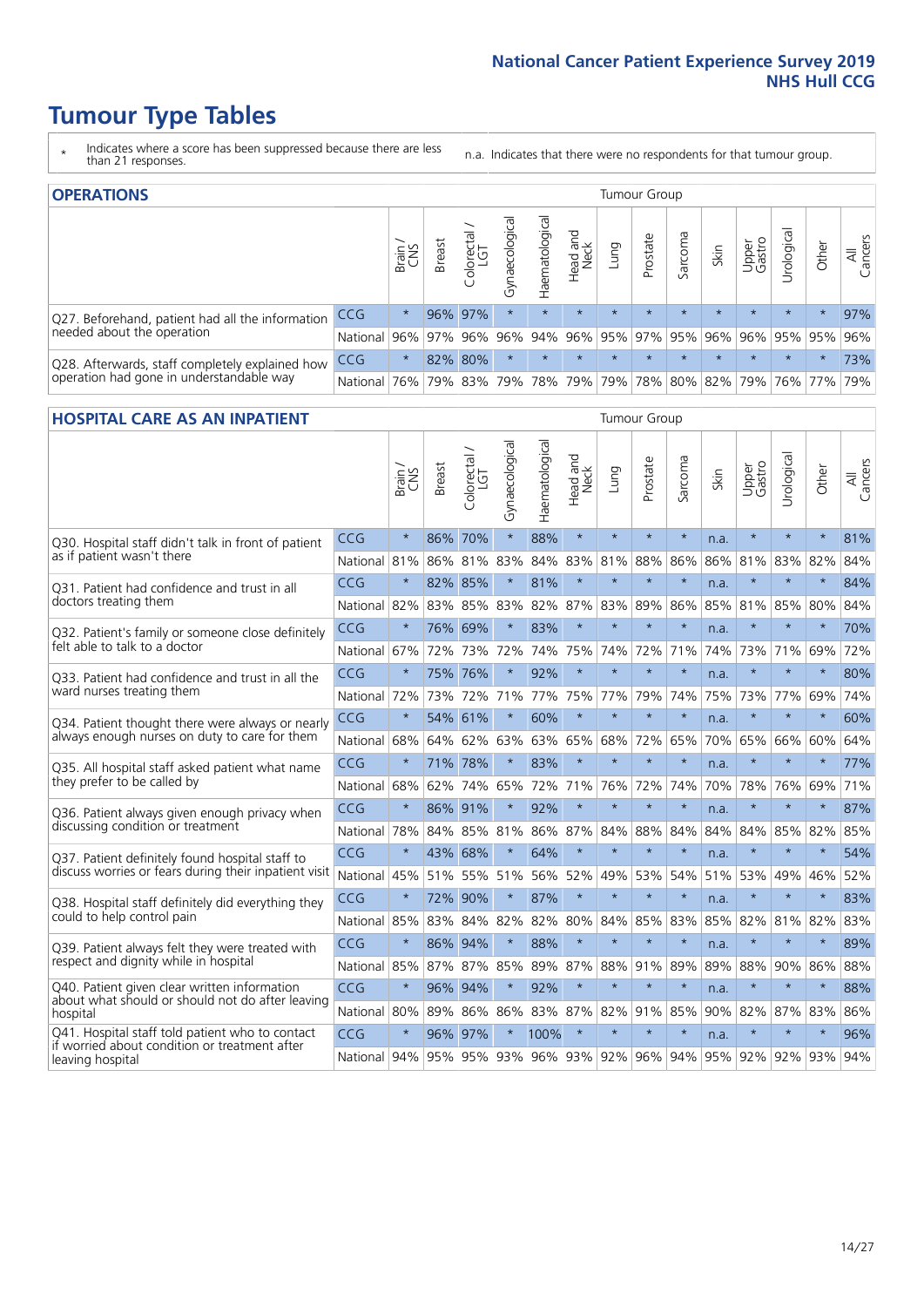- \* Indicates where a score has been suppressed because there are less than 21 responses.
- n.a. Indicates that there were no respondents for that tumour group.

| <b>HOSPITAL CARE AS A DAY PATIENT / OUTPATIENT</b><br><b>Tumour Group</b>                                             |            |         |               |                            |                |                |                                |         |          |              |         |                 |            |         |                |
|-----------------------------------------------------------------------------------------------------------------------|------------|---------|---------------|----------------------------|----------------|----------------|--------------------------------|---------|----------|--------------|---------|-----------------|------------|---------|----------------|
|                                                                                                                       |            | Brain   | <b>Breast</b> | ╮<br>olorectal<br>LGT<br>Ü | Gynaecological | Haematological | <b>Bad and</b><br>Neck<br>Head | Lung    | Prostate | arcoma<br>ŭĭ | Skin    | Upper<br>Gastro | Urological | Other   | All<br>Cancers |
| Q43. Patient definitely found hospital staff to                                                                       | CCG        | $\star$ | 71%           | 79%                        | $\star$        | 77%            | $\star$                        | $\star$ | $\star$  | $\star$      | $\star$ | $\star$         | $\star$    | 58%     | 70%            |
| discuss worries or fears during their outpatient or<br>day case visit                                                 | National   | 66%     | 68%           | 73%                        | 70%            | 73%            | 72%                            | 70%     | 74%      | 72%          | 72%     | 71%             | 67%        | 68%     | 71%            |
| Q44. Cancer doctor had the right documents at<br>patient's last outpatient appointment                                | CCG        | $\star$ | 95%           | 92%                        |                | 100%           | $\ast$                         |         | 96% 100% | $\star$      |         | $\star$         | $\star$    | 87%     | 95%            |
|                                                                                                                       | National   | 94%     | 96%           | 96%                        | 96%            | 97%            | 96%                            | 96%     | 96%      | 96%          | 96%     | 94%             | 96%        | 95%     | 96%            |
| Q46. Beforehand patient completely had                                                                                | <b>CCG</b> | $\star$ | 83%           | $\star$                    |                |                | $\star$                        | $\star$ | $\star$  | $\star$      | n.a.    | $\star$         | $\star$    | $\star$ | 88%            |
| all information needed about radiotherapy<br>treatment                                                                | National   | 91%     | 88%           | 83%                        | 88%            | 84%            | 86%                            | 86%     | 88%      | 88%          | 84%     | 86%             | 83%        | 84%     | 86%            |
| Q47. Patient completely given understandable<br>information about whether radiotherapy was<br>working                 | CCG        | $\star$ | 50%           | $\star$                    | $\star$        |                | $\star$                        | $\star$ | $\star$  | $\star$      | $\star$ | $\star$         | $\star$    | $\ast$  | 58%            |
|                                                                                                                       | National   | 56%     | 60%           | 57%                        | 61%            | 62%            | 63%                            | 59%     | 60%      | 67%          | 57%     | 52%             | 59%        | 59%     | 60%            |
| Q49. Beforehand patient completely had all                                                                            | CCG        | $\star$ | 97%           | 93%                        | $\star$        | 87%            | $\star$                        | $\star$ | $\star$  | $\star$      | $\star$ | $\star$         | $\star$    | $\star$ | 87%            |
| information needed about chemotherapy<br>treatment                                                                    | National   | 80%     | 82%           | 86%                        | 87%            | 85%            | 79%                            | 84%     | 86%      | 86%          | 90%     | 84%             | 85%        | 85%     | 84%            |
| Q50. Patient given enough information about<br>whether chemotherapy was working in a<br>completely understandable way | CCG        | $\star$ | 69%           | 64%                        | $\star$        | 73%            | $\star$                        | $\star$ | $\star$  | $\star$      | $\star$ | $\star$         | $\star$    | $\star$ | 67%            |
|                                                                                                                       | National   | 54%     | 62%           | 64%                        | 68%            | 75%            | 57%                            | 67%     | 66%      | 71%          | 79%     | 61%             | 68%        | 69%     | 68%            |

#### **HOME CARE AND SUPPORT** Tumour Group

|                                                                                                                   |            | Brain   | Breast       | Colorectal<br>LGT | $\sigma$<br>Gynaecologic | Haematological | Head and<br>Neck | <b>Dung</b> | Prostate | Sarcoma | Skin    | Upper<br>Gastro | rological   | Other   | All<br>Cancers |
|-------------------------------------------------------------------------------------------------------------------|------------|---------|--------------|-------------------|--------------------------|----------------|------------------|-------------|----------|---------|---------|-----------------|-------------|---------|----------------|
| Q51. Hospital staff definitely gave family or<br>someone close all the information needed to<br>help care at home | <b>CCG</b> | $\star$ |              | 56% 68%           |                          | 73%            | $\star$          | 52%         | $\star$  | $\star$ | $\star$ | $\star$         | $\star$     | 40%     | 60%            |
|                                                                                                                   | National   | 58%     | 58%          | 63%               | 57%                      | 62%            | 67%              |             | 59% 61%  |         | 62% 65% | 60% 59% 55%     |             |         | 60%            |
| Q52. Patient definitely given enough support<br>from health or social services during treatment                   | <b>CCG</b> |         | n.a. 22% 64% |                   | $\star$                  | 45%            | $\star$          | $\star$     | $\star$  | n.a.    | $\star$ | $\star$         | $\star$     | $\star$ | 43%            |
|                                                                                                                   | National   | 42%     | 52%          | 60%               |                          | 45% 51%        | 59%              | 50%         | 48%      |         | 53% 57% |                 | 54% 48% 51% |         | 52%            |
| Q53. Patient definitely given enough support<br>from health or social services after treatment                    | <b>CCG</b> | n.a.    | $\star$      |                   |                          |                | $\star$          | $\star$     | $\star$  | n.a.    |         | $\star$         | $\star$     | $\star$ | 30%            |
|                                                                                                                   | National l | 39%     | 41% 53%      |                   | 39%                      | 43%            | 56%              | 40%         | 46%      | 48%     | 59%     | 47%             | 44%         | 44%     | 45%            |

| <b>CARE FROM YOUR GENERAL PRACTICE</b>                                                                     |              |         |               |                   |                |                |                  |         | Tumour Group                |         |         |                 |            |         |                |  |  |  |  |  |  |
|------------------------------------------------------------------------------------------------------------|--------------|---------|---------------|-------------------|----------------|----------------|------------------|---------|-----------------------------|---------|---------|-----------------|------------|---------|----------------|--|--|--|--|--|--|
|                                                                                                            |              | Brain   | <b>Breast</b> | Colorectal<br>LGT | Gynaecological | Haematological | Head and<br>Neck | Lung    | Prostate                    | Sarcoma | Skin    | Upper<br>Gastro | Urological | Other   | All<br>Cancers |  |  |  |  |  |  |
| Q54. GP given enough information about<br>patient's condition and treatment                                | CCG          | $\star$ |               | 90% 97%           | $\star$        | 93%            | $\star$          | $\star$ | 100%                        | $\star$ | $\star$ | $\star$         | $\star$    | $\star$ | 94%            |  |  |  |  |  |  |
|                                                                                                            | National 91% |         |               | 96% 95%           | 95%            | 96%            | 94%              |         | 94% 96% 94% 96% 93% 95% 94% |         |         |                 |            |         | 95%            |  |  |  |  |  |  |
| Q55. General practice staff definitely did<br>everything they could to support patient during<br>treatment | <b>CCG</b>   | $\star$ | 34%           | 48%               | $\star$        | 48%            | $\star$          | $\star$ | $\star$                     | $\star$ | $\star$ | $\star$         | $\star$    | $\star$ | 44%            |  |  |  |  |  |  |
|                                                                                                            | National     | 55%     |               | 58% 59%           | 56%            |                | 56% 59%          |         | 56% 64%                     |         | 56% 65% | 59%             |            | 59% 55% | 58%            |  |  |  |  |  |  |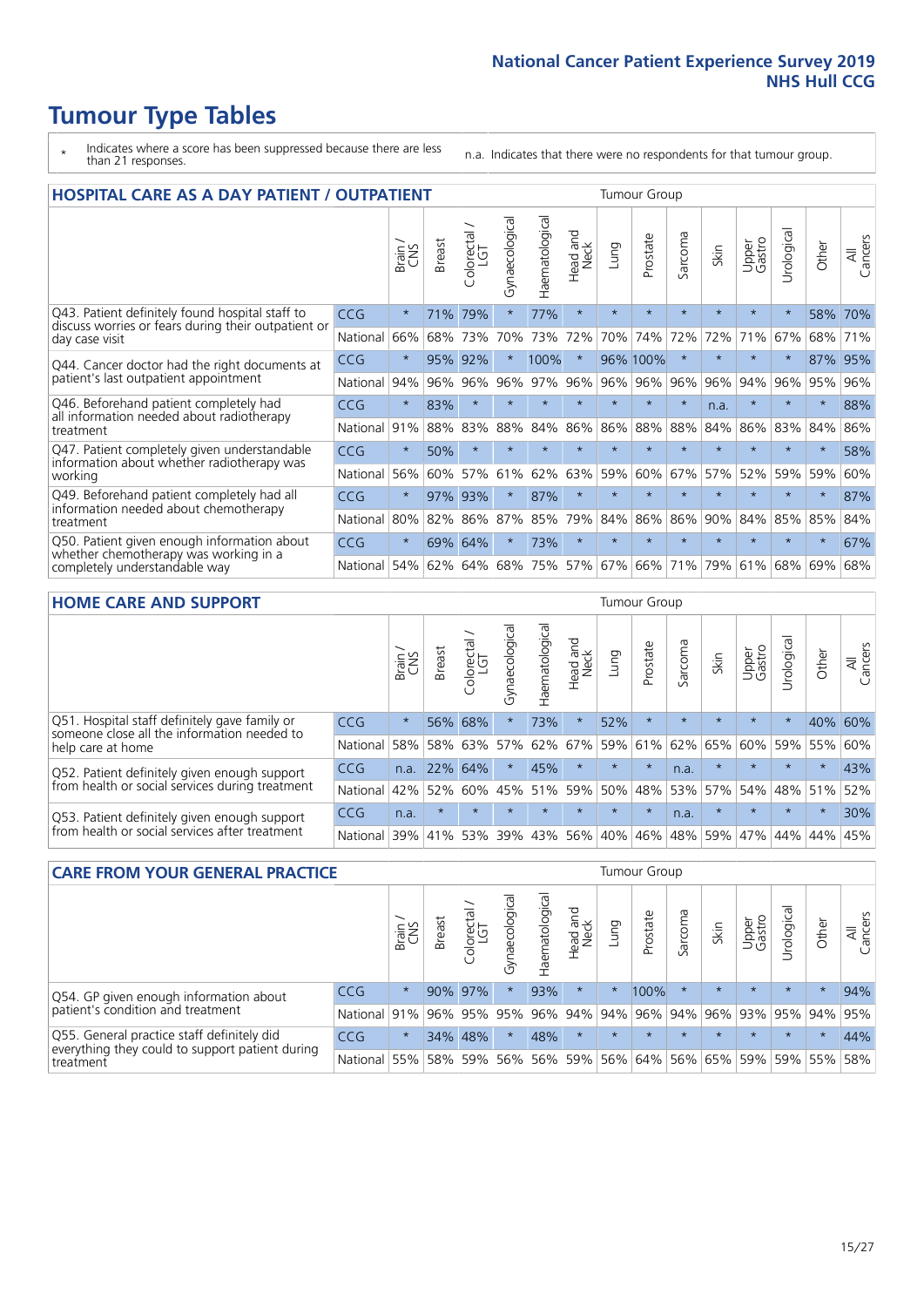- \* Indicates where a score has been suppressed because there are less than 21 responses.
- n.a. Indicates that there were no respondents for that tumour group.

#### **YOUR OVERALL NHS CARE** THE TWO CONTROLLER THE THE THROUP CHANGE THE TUMOUR GROUP

| <u>UUN UTENTEE ITIIJ GANE</u>                                                                                    |            |              |               |                       |                |                |                                 |         |          |                      |         |                 |                            |         |                |  |  |
|------------------------------------------------------------------------------------------------------------------|------------|--------------|---------------|-----------------------|----------------|----------------|---------------------------------|---------|----------|----------------------|---------|-----------------|----------------------------|---------|----------------|--|--|
|                                                                                                                  |            | Brain<br>CNS | <b>Breast</b> | olorectal<br>LGT<br>Ū | Gynaecological | Haematological | <b>Bad and<br/>Neck</b><br>Head | Lung    | Prostate | arcoma<br>$\sqrt{ }$ | Skin    | Upper<br>Gastro | $\overline{c}$<br>Urologia | Other   | All<br>Cancers |  |  |
| Q56. Different people treating and caring for<br>patient always work well together to give best<br>possible care | <b>CCG</b> | $\star$      | 72%           | 81%                   | $\star$        | 74%            | $\star$                         | 62%     | 80%      | $\star$              | $\star$ | $\star$         | $\star$                    | 55% 71% |                |  |  |
|                                                                                                                  | National   | 60%          |               | 73% 73%               | 69%            | 75%            | 73%                             | 73% 75% |          | 70%                  | 79%     | 69%             | 74%                        | 68%     | 73%            |  |  |
| Q57. Patient given a care plan                                                                                   | <b>CCG</b> | $\star$      | 29%           | 60%                   |                | 35%            | $\star$                         | 45% 71% |          | $\star$              | $\star$ | $\star$         |                            | 43% 43% |                |  |  |
|                                                                                                                  | National   | 36%          | 41%           | 40%                   | 34%            | 36%            | 39%                             | 36%     | 40%      | 34%                  | 44%     | 36%             | 33%                        | 31%     | 38%            |  |  |
| Q58. Overall the administration of care was good                                                                 | <b>CCG</b> | $\star$      | 90%           | 91%                   |                | 88%            | $^\star$                        | 78% 89% |          | $\star$              | $\star$ |                 |                            | 76% 87% |                |  |  |
| or very good                                                                                                     | National   | 85%          | $90\%$        | 88%                   | 87%            | 91%            | 90%                             | 90%     | 88%      | 88%                  | 90%     | 86%             | 85%                        | 87% 89% |                |  |  |
| Q59. Patient felt length of time for attending<br>clinics and appointments for cancer was about<br>right         | <b>CCG</b> | $\star$      | 54%           | 72%                   | $\star$        | 58%            | $\star$                         | 56% 59% |          | $\star$              | $\star$ | $\star$         | $\star$                    | 52%     | 62%            |  |  |
|                                                                                                                  | National   | 58%          | 68%           | 73%                   | 66%            | 66%            | 71%                             | 71%     | 76%      | 68%                  | 73%     | 66%             | 75%                        | 64%     | 69%            |  |  |
| Q60. Someone discussed with patient whether                                                                      | <b>CCG</b> | $\star$      | 13%           | 37%                   |                | 43%            | $\star$                         | 26%     | 14%      | $\star$              | $\star$ | $\star$         |                            | 31% 27% |                |  |  |
| they would like to take part in cancer research                                                                  | National   | 42%          | 30%           | 32%                   | 31%            | 33%            | 21%                             | 34%     | 31%      | 36%                  | 20%     | 36%             | 21%                        | 32%     | 30%            |  |  |
| Q61. Patient's average rating of care scored from<br>very poor to very good                                      | CCG        | n.a.         | 8.6           | 9.2                   | $\star$        | 9.0            | $\star$                         | 8.4     | 8.8      | $\star$              | $\star$ | $\star$         | $\star$                    | 8.2     | 8.7            |  |  |
|                                                                                                                  | National   | 8.6          | 8.9           | 8.8                   | 8.7            | 8.9            | 8.8                             | 8.8     | 8.8      | 8.8                  | 8.9     | 8.7             | 8.7                        | 8.7     | 8.8            |  |  |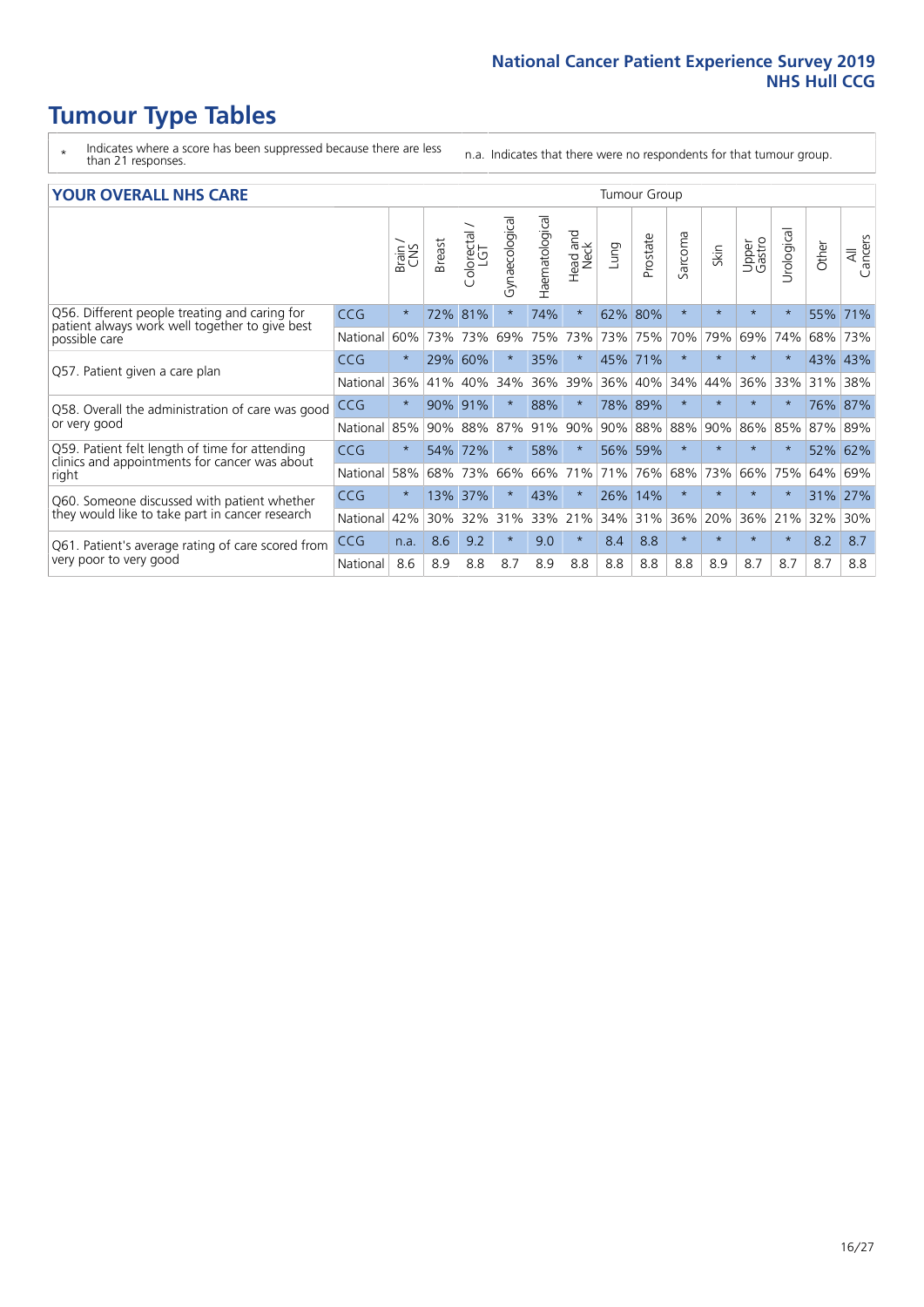### **Year on Year Charts**





### **DIAGNOSTIC TESTS**





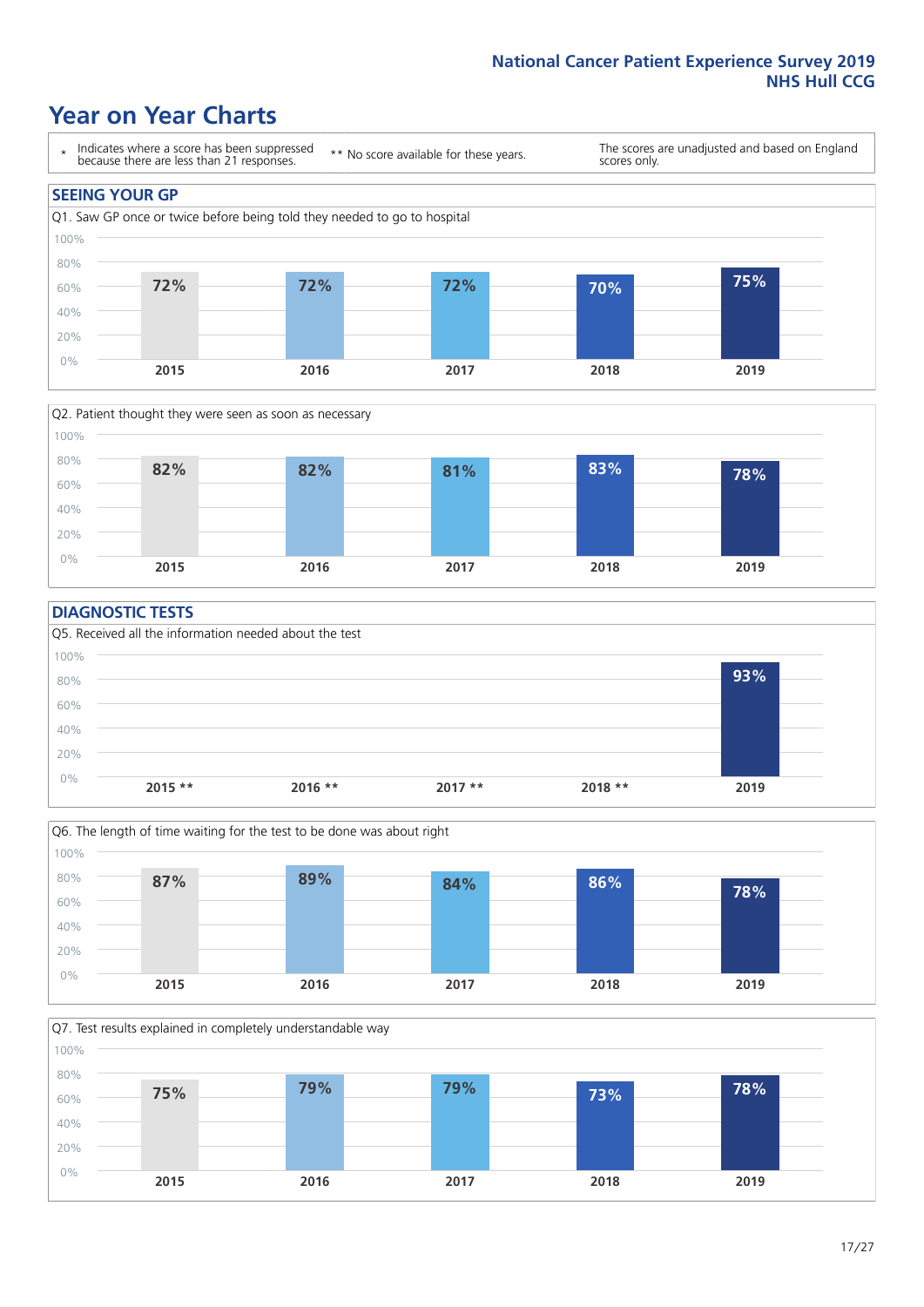## **Year on Year Charts**

\* Indicates where a score has been suppressed because there are less than 21 responses.

\*\* No score available for these years.

The scores are unadjusted and based on England scores only.

### **FINDING OUT WHAT WAS WRONG WITH YOU** Q10. Patient told they could bring a family member or friend when first told they had cancer 0% 20% 40% 60% 80% 100% **2015 \*\* 2016 2017 2018 2019 74% 70% 73% 74%**







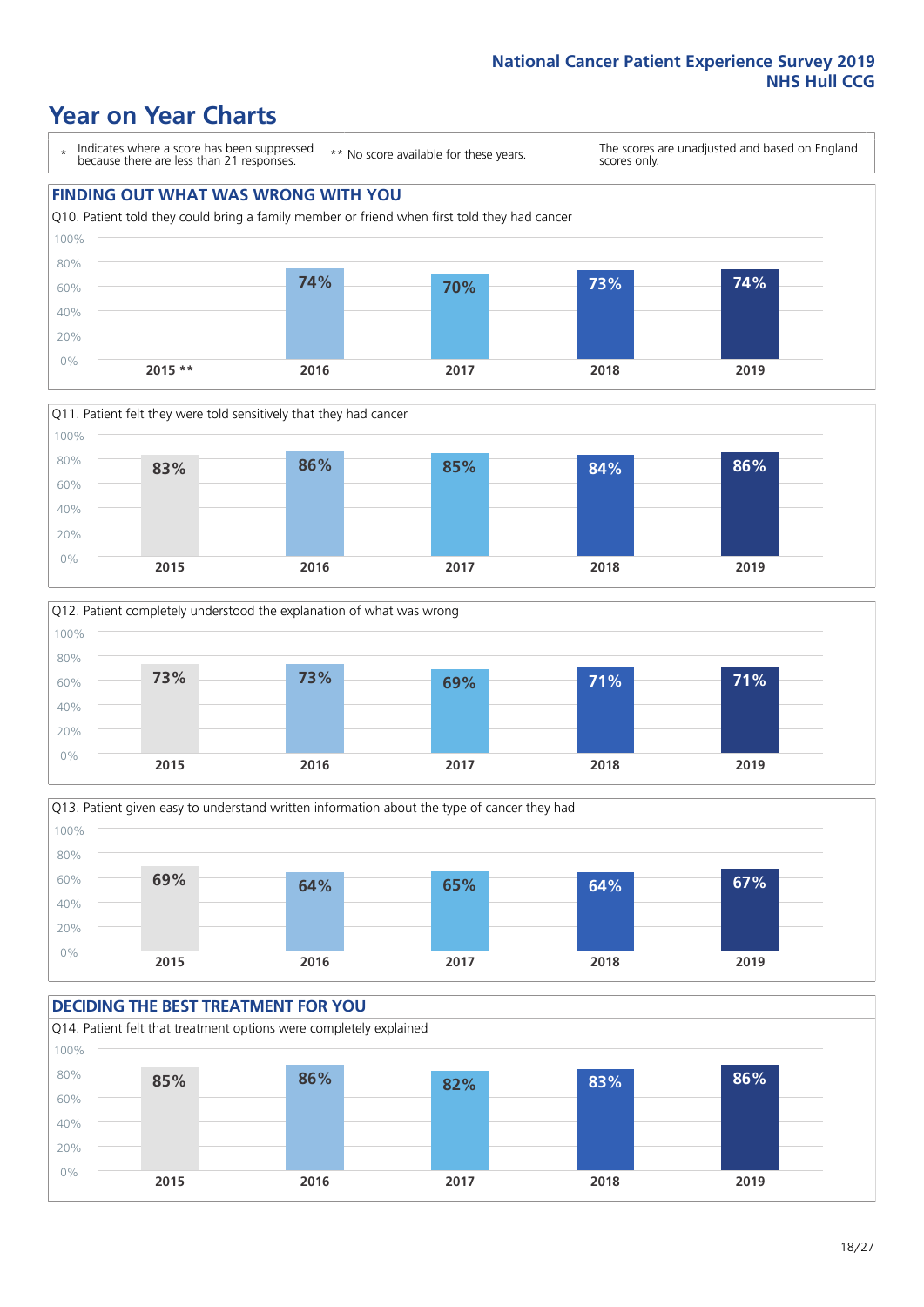### **Year on Year Charts**







Q18. Patient definitely involved as much as they wanted in decisions about care and treatment  $0%$ 20% 40% 60% 80% 100% **2015 \*\* 2016 \*\* 2017 \*\* 2018 \*\* 2019 80%**

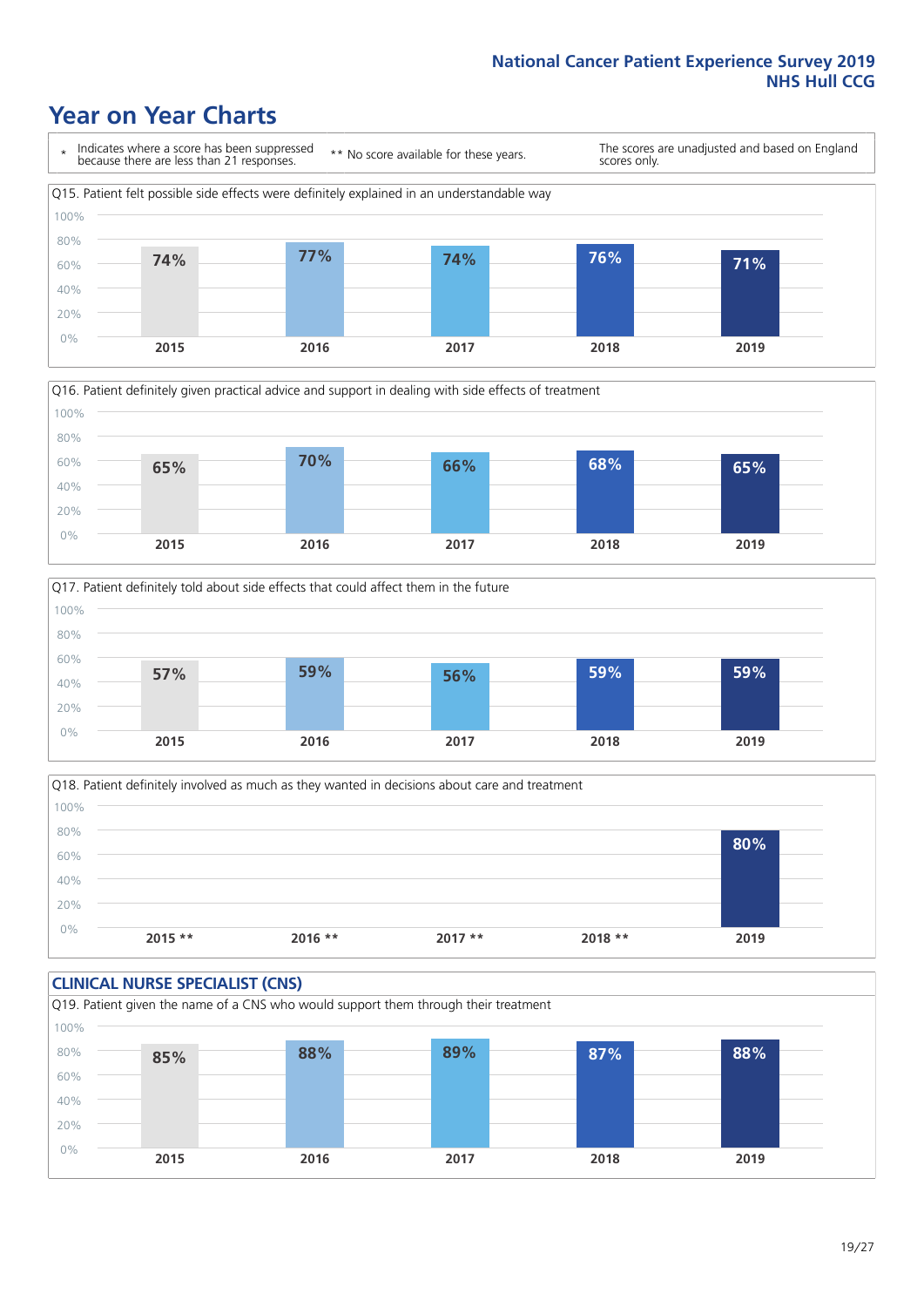### **Year on Year Charts**











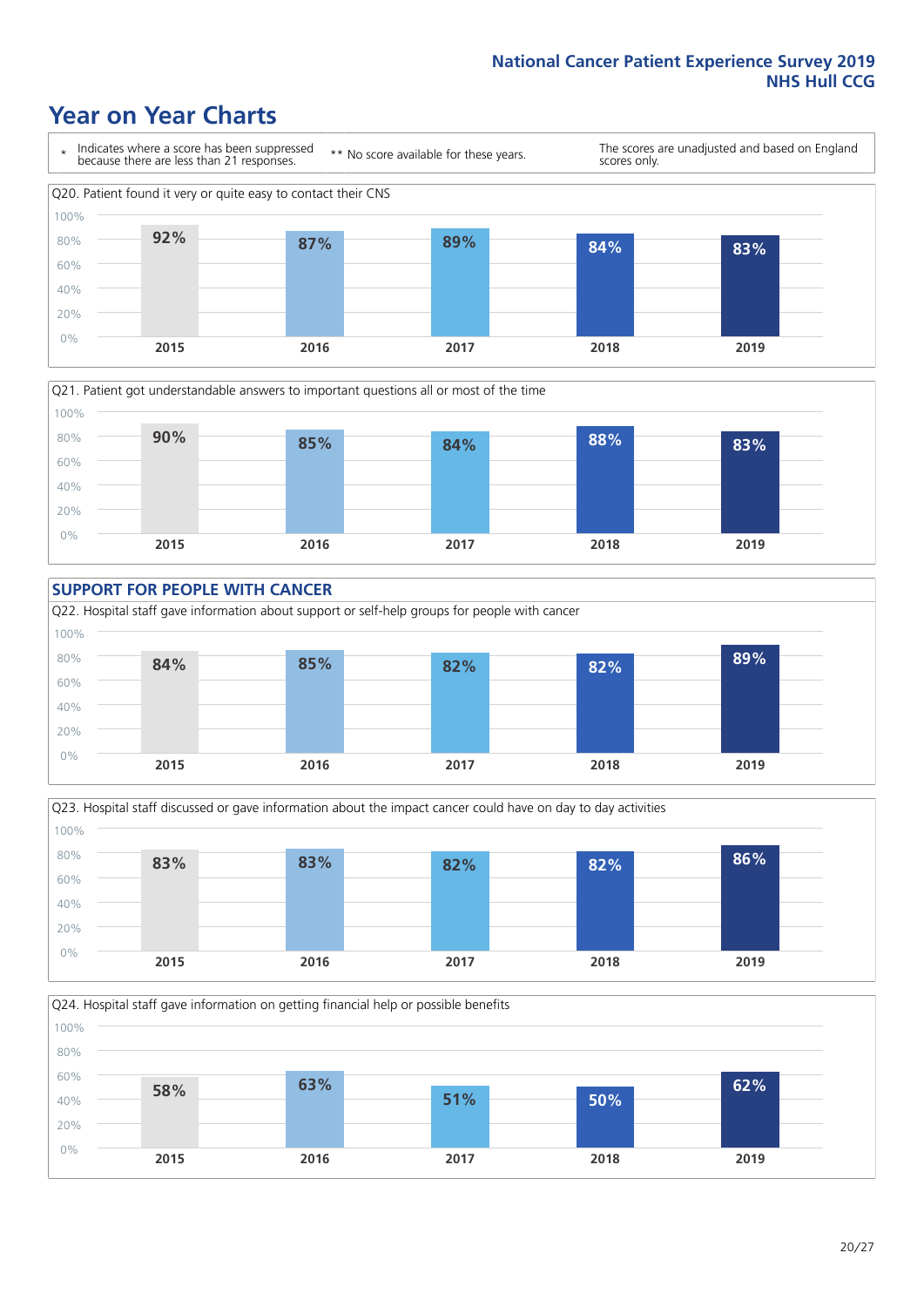### **Year on Year Charts**



#### **OPERATIONS**





### **HOSPITAL CARE AS AN INPATIENT** Q30. Hospital staff didn't talk in front of patient as if patient wasn't there 0% 20% 40% 60% 80% 100% **2015 \*\* 2016 \*\* 2017 \*\* 2018 \*\* 2019 81%**

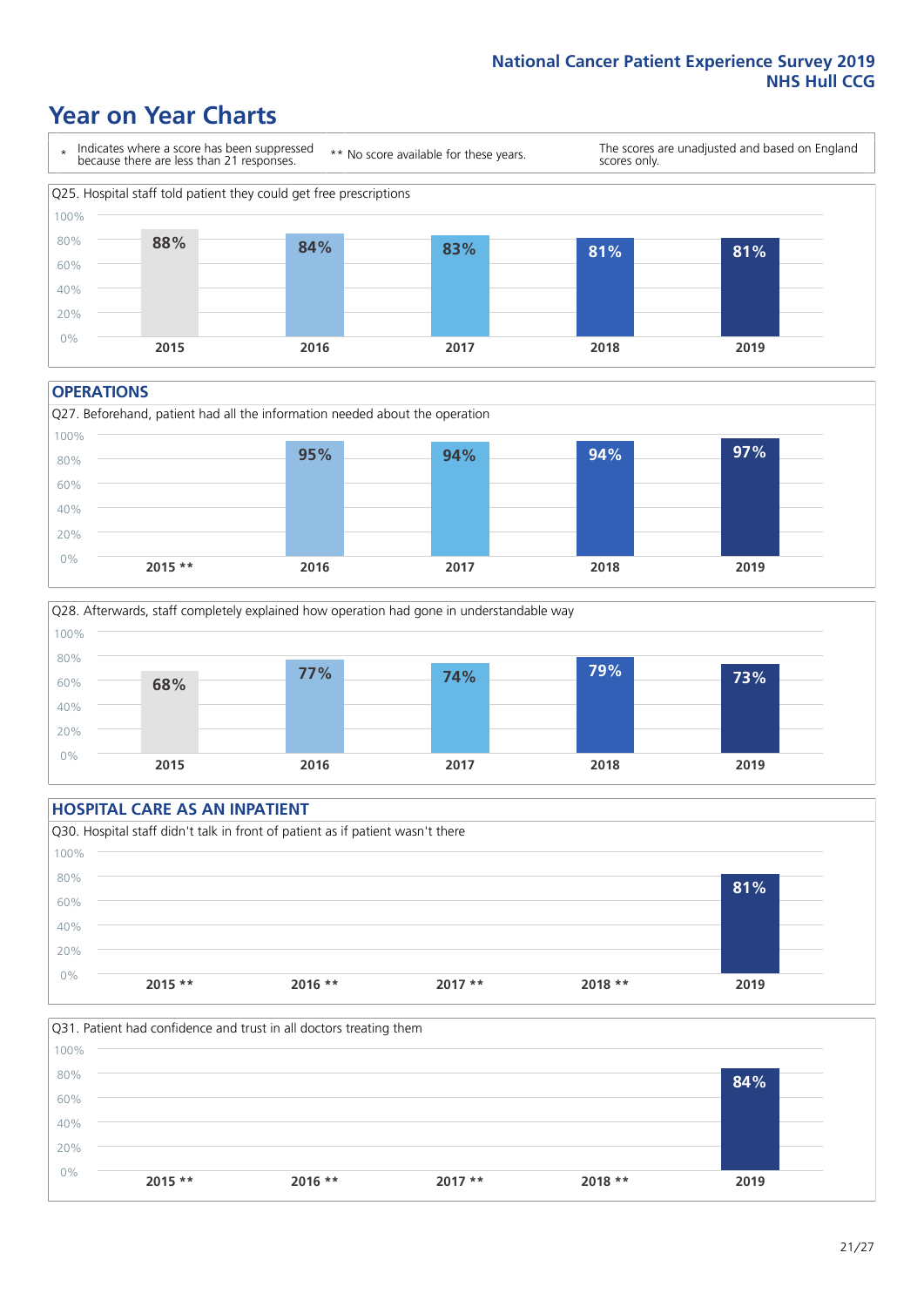### **Year on Year Charts**









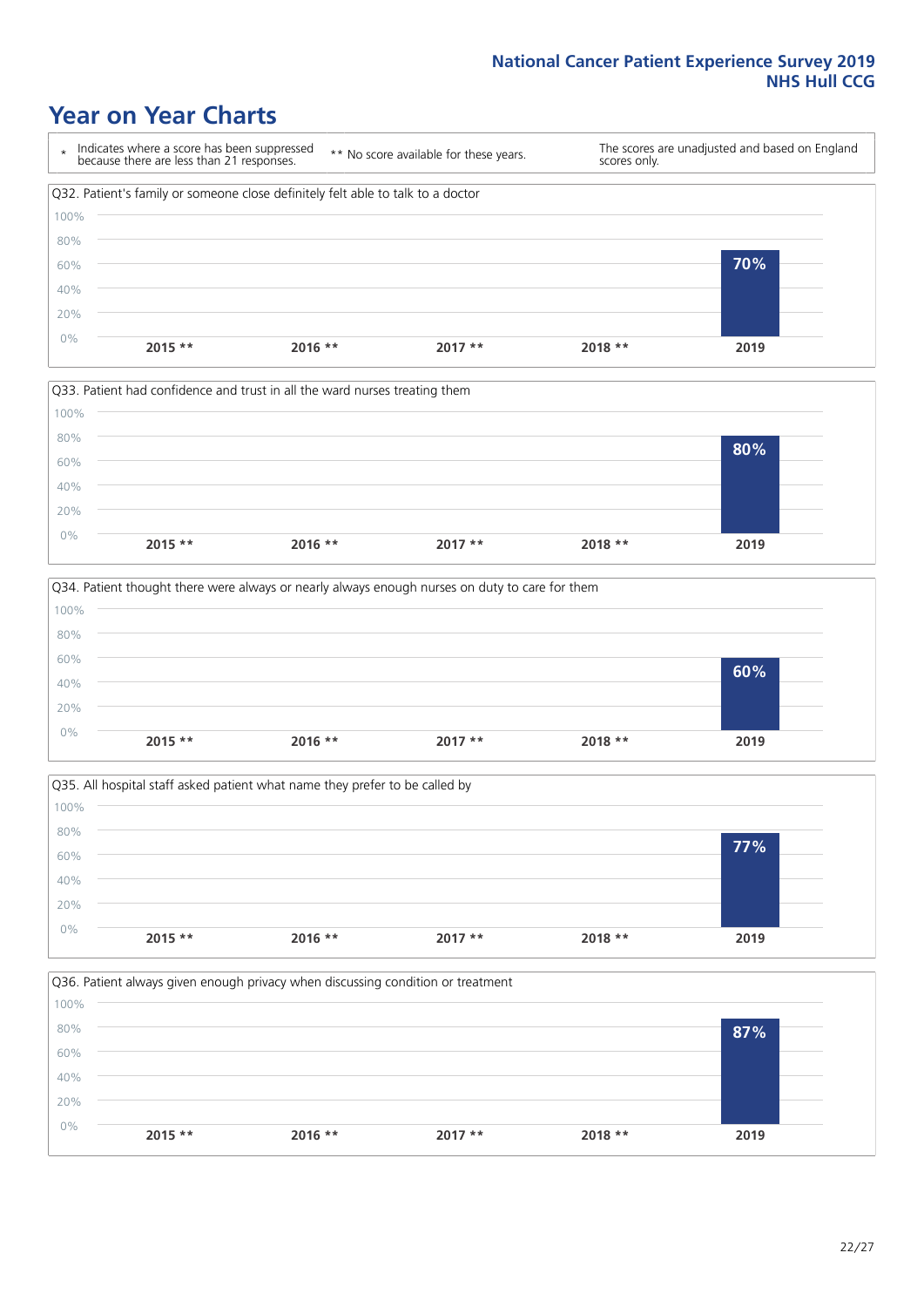### **Year on Year Charts**

\* Indicates where a score has been suppressed because there are less than 21 responses. \*\* No score available for these years. The scores are unadjusted and based on England scores only. Q37. Patient definitely found hospital staff to discuss worries or fears during their inpatient visit 0% 20% 40% 60% 80% 100% **2015 \*\* 2016 \*\* 2017 \*\* 2018 \*\* 2019 54%**







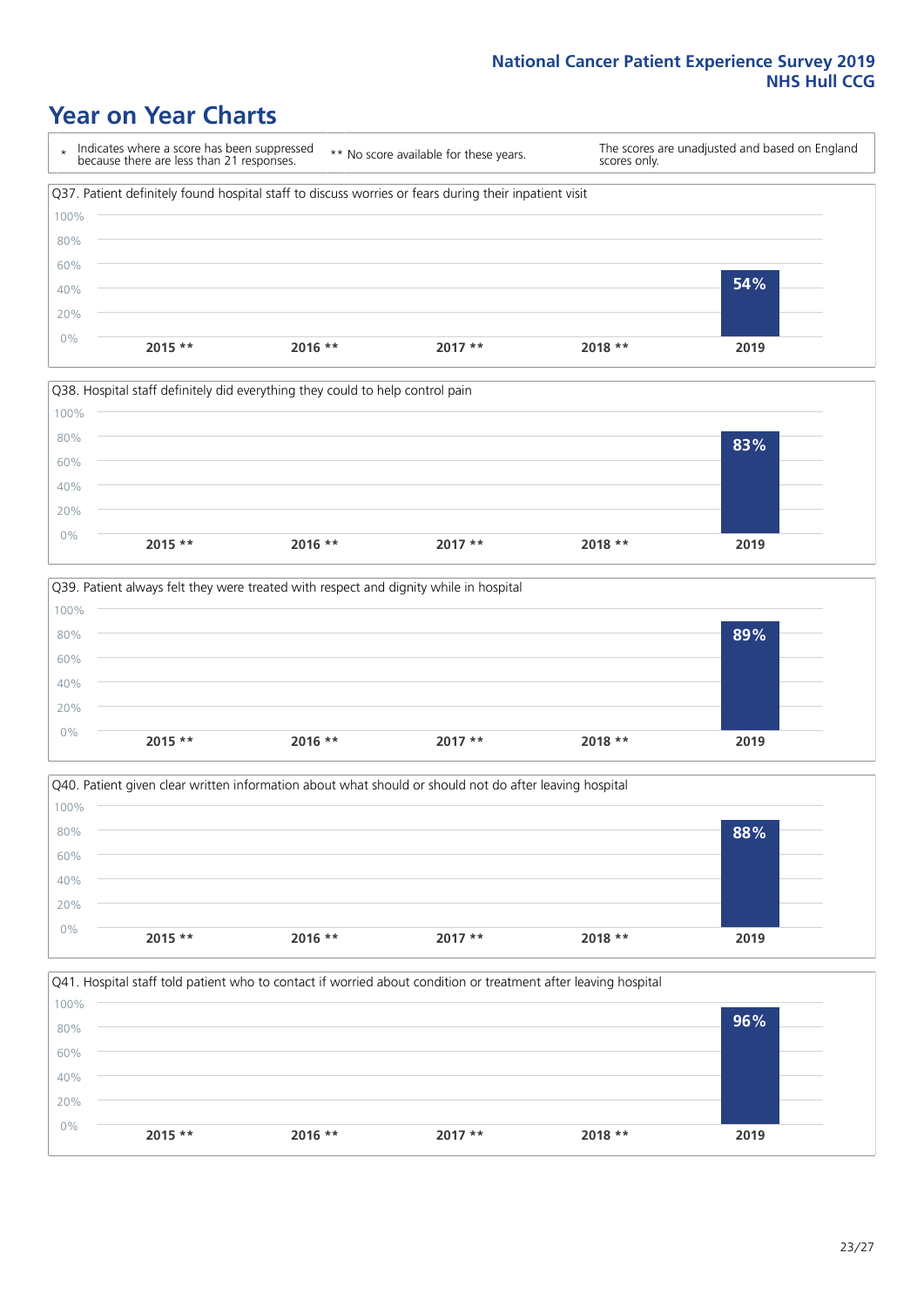### **Year on Year Charts**

\* Indicates where a score has been suppressed because there are less than 21 responses.

\*\* No score available for these years.

The scores are unadjusted and based on England scores only.

#### **HOSPITAL CARE AS A DAY PATIENT / OUTPATIENT**









Q49. Beforehand patient completely had all information needed about chemotherapy treatment 0% 20% 40% 60% 80% 100% **2015 2016 2017 2018 2019 88% 88% 85% 86% 87%**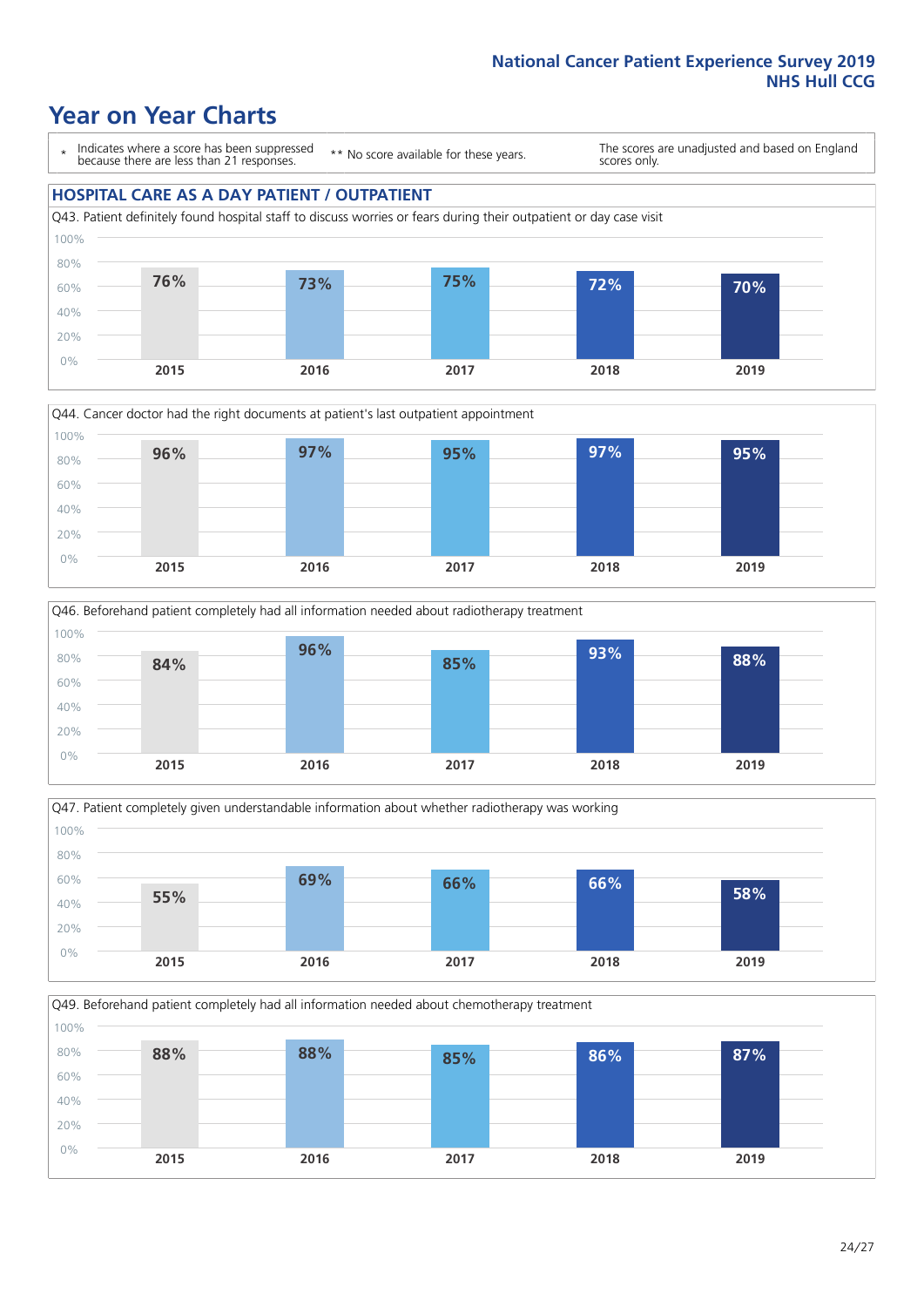## **Year on Year Charts**

\* Indicates where a score has been suppressed because there are less than 21 responses. \*\* No score available for these years. The scores are unadjusted and based on England scores only. Q50. Patient given enough information about whether chemotherapy was working in a completely understandable way 0% 20% 40% 60% 80% 100% **2015 2016 2017 2018 2019 68% 73% 68% 70% 67%**

#### **HOME CARE AND SUPPORT**







### **CARE FROM YOUR GENERAL PRACTICE** Q54. GP given enough information about patient's condition and treatment 0% 20% 40% 60% 80% 100% **2015 2016 2017 2018 2019 92% 93% 92% 93% 94%**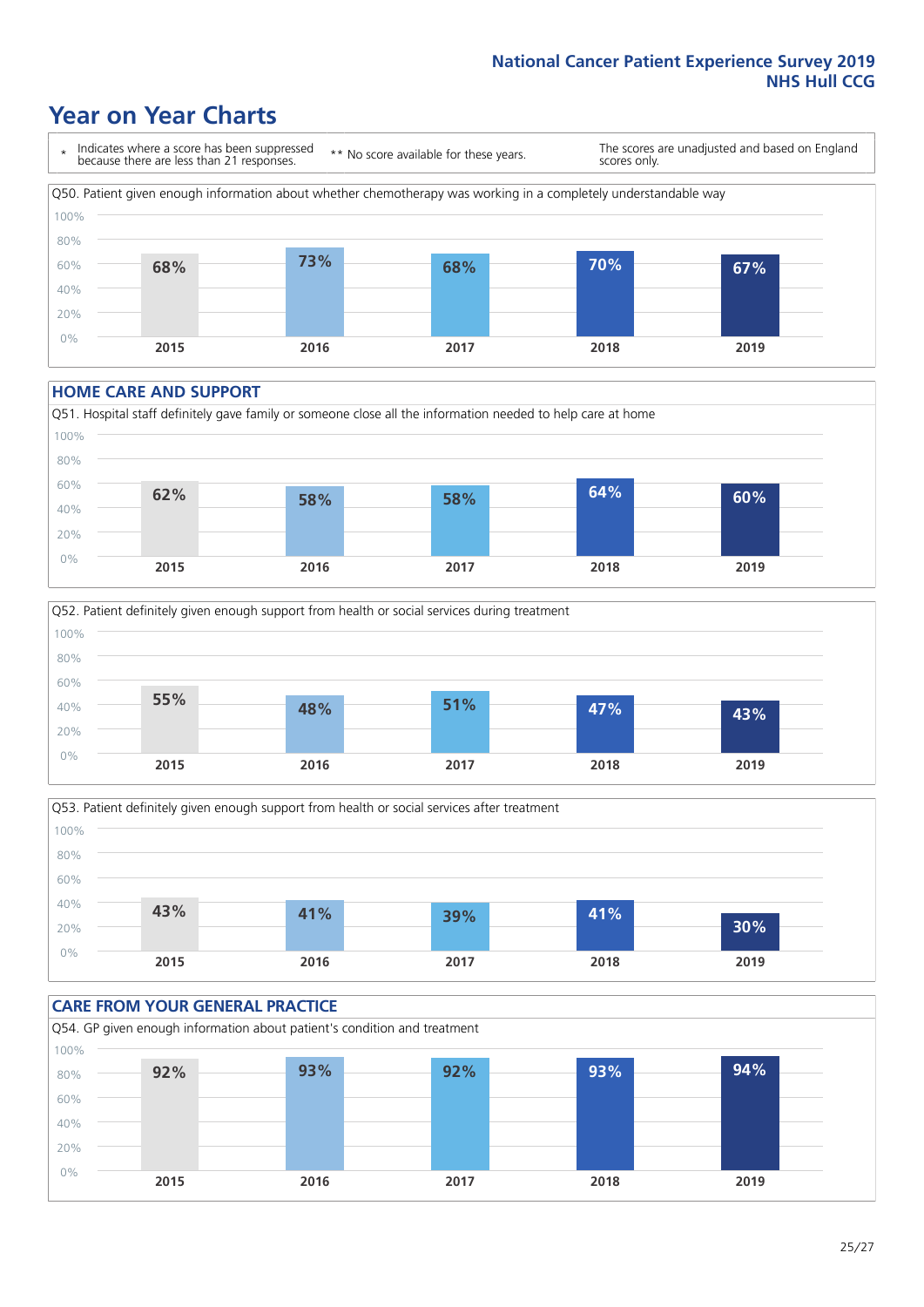### **Year on Year Charts**

\* Indicates where a score has been suppressed because there are less than 21 responses.

\*\* No score available for these years.

The scores are unadjusted and based on England scores only.



#### **YOUR OVERALL NHS CARE**







Q59. Patient felt length of time for attending clinics and appointments for cancer was about right